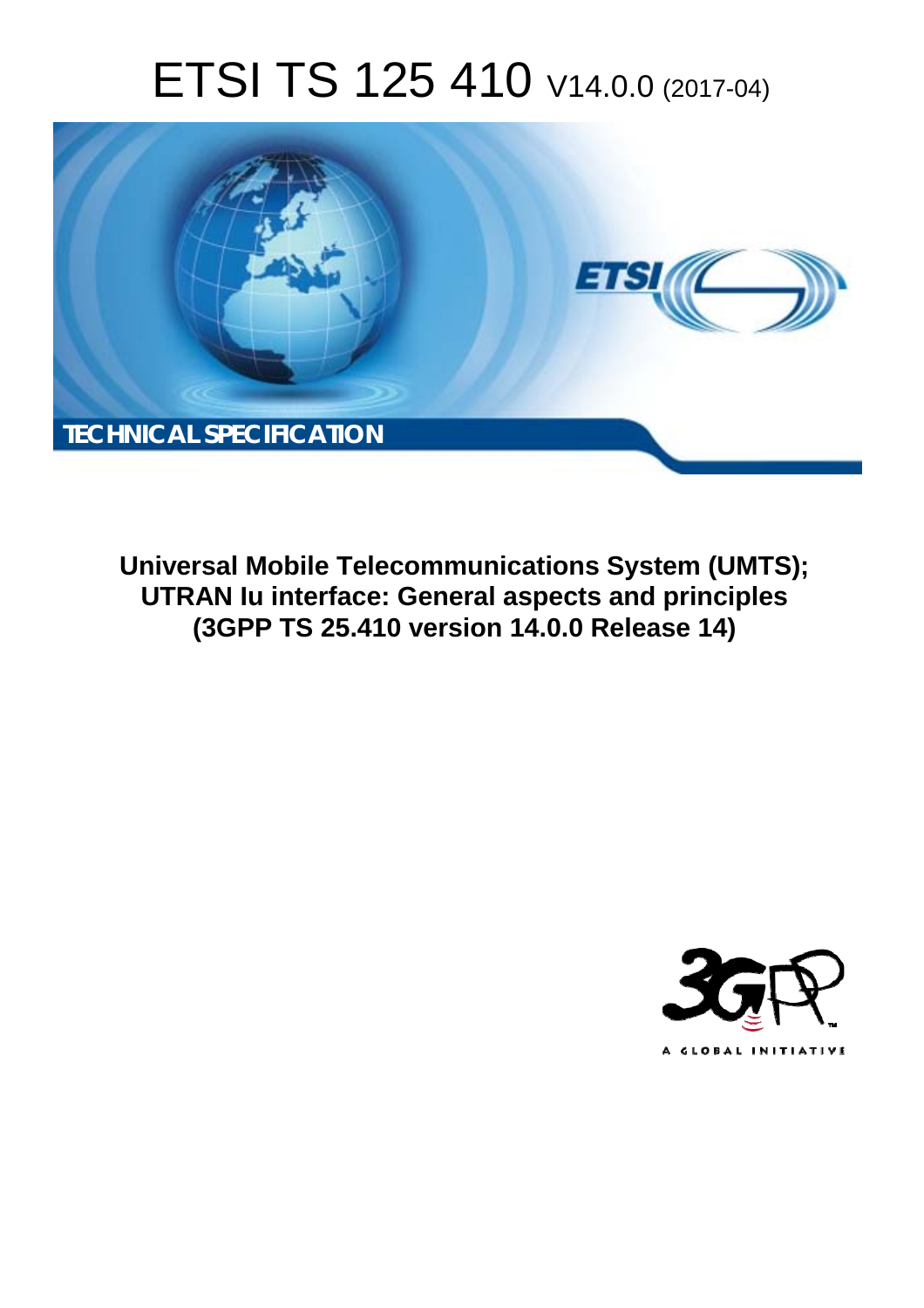Reference RTS/TSGR-0325410ve00

> Keywords UMTS

#### *ETSI*

#### 650 Route des Lucioles F-06921 Sophia Antipolis Cedex - FRANCE

Tel.: +33 4 92 94 42 00 Fax: +33 4 93 65 47 16

Siret N° 348 623 562 00017 - NAF 742 C Association à but non lucratif enregistrée à la Sous-Préfecture de Grasse (06) N° 7803/88

#### *Important notice*

The present document can be downloaded from: <http://www.etsi.org/standards-search>

The present document may be made available in electronic versions and/or in print. The content of any electronic and/or print versions of the present document shall not be modified without the prior written authorization of ETSI. In case of any existing or perceived difference in contents between such versions and/or in print, the only prevailing document is the print of the Portable Document Format (PDF) version kept on a specific network drive within ETSI Secretariat.

Users of the present document should be aware that the document may be subject to revision or change of status. Information on the current status of this and other ETSI documents is available at <https://portal.etsi.org/TB/ETSIDeliverableStatus.aspx>

If you find errors in the present document, please send your comment to one of the following services: <https://portal.etsi.org/People/CommiteeSupportStaff.aspx>

#### *Copyright Notification*

No part may be reproduced or utilized in any form or by any means, electronic or mechanical, including photocopying and microfilm except as authorized by written permission of ETSI.

The content of the PDF version shall not be modified without the written authorization of ETSI. The copyright and the foregoing restriction extend to reproduction in all media.

> © European Telecommunications Standards Institute 2017. All rights reserved.

**DECT**TM, **PLUGTESTS**TM, **UMTS**TM and the ETSI logo are Trade Marks of ETSI registered for the benefit of its Members. **3GPP**TM and **LTE**™ are Trade Marks of ETSI registered for the benefit of its Members and of the 3GPP Organizational Partners.

**GSM**® and the GSM logo are Trade Marks registered and owned by the GSM Association.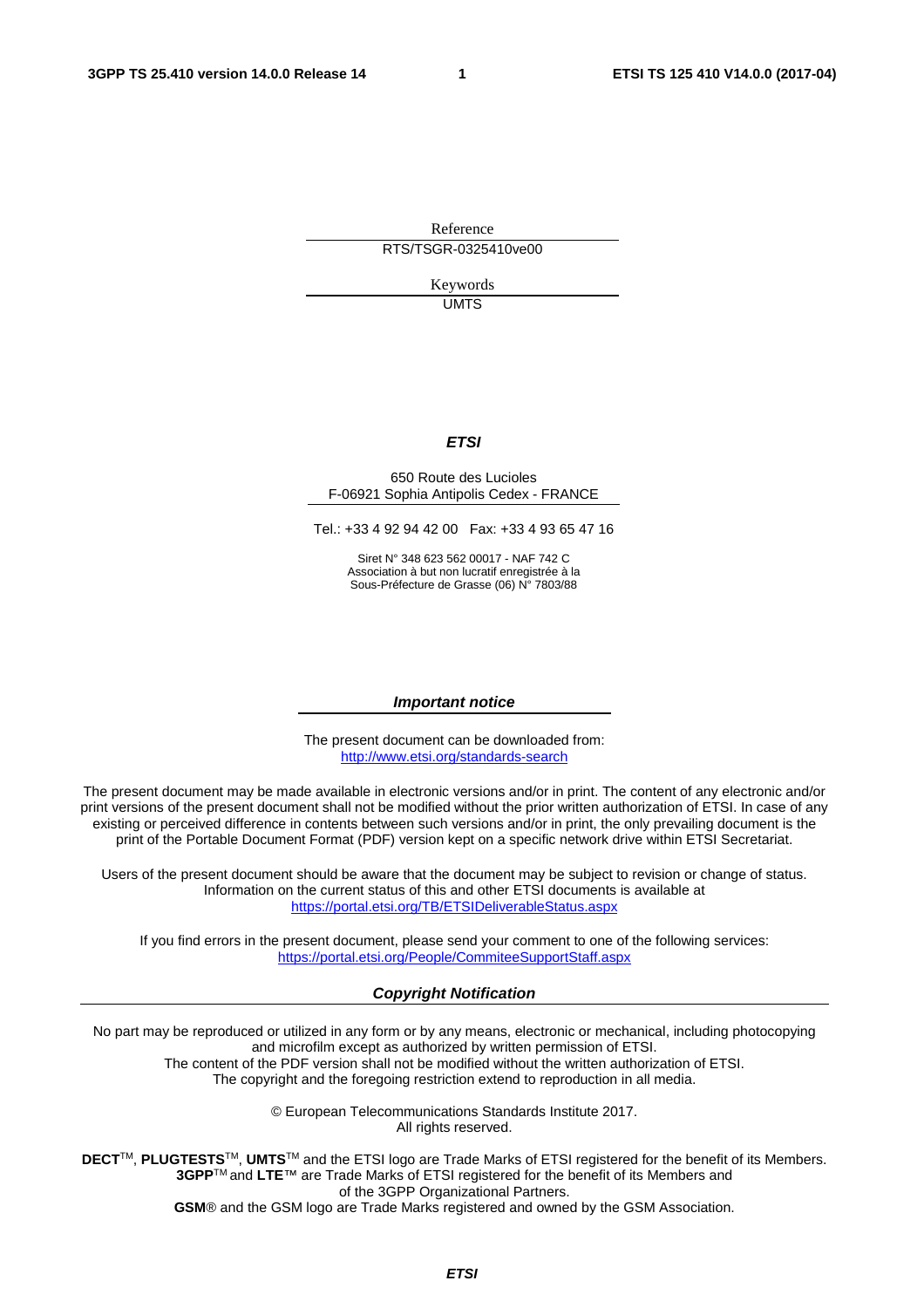# Intellectual Property Rights

IPRs essential or potentially essential to the present document may have been declared to ETSI. The information pertaining to these essential IPRs, if any, is publicly available for **ETSI members and non-members**, and can be found in ETSI SR 000 314: *"Intellectual Property Rights (IPRs); Essential, or potentially Essential, IPRs notified to ETSI in respect of ETSI standards"*, which is available from the ETSI Secretariat. Latest updates are available on the ETSI Web server ([https://ipr.etsi.org/\)](https://ipr.etsi.org/).

Pursuant to the ETSI IPR Policy, no investigation, including IPR searches, has been carried out by ETSI. No guarantee can be given as to the existence of other IPRs not referenced in ETSI SR 000 314 (or the updates on the ETSI Web server) which are, or may be, or may become, essential to the present document.

# Foreword

This Technical Specification (TS) has been produced by ETSI 3rd Generation Partnership Project (3GPP).

The present document may refer to technical specifications or reports using their 3GPP identities, UMTS identities or GSM identities. These should be interpreted as being references to the corresponding ETSI deliverables.

The cross reference between GSM, UMTS, 3GPP and ETSI identities can be found under [http://webapp.etsi.org/key/queryform.asp.](http://webapp.etsi.org/key/queryform.asp)

# Modal verbs terminology

In the present document "**shall**", "**shall not**", "**should**", "**should not**", "**may**", "**need not**", "**will**", "**will not**", "**can**" and "**cannot**" are to be interpreted as described in clause 3.2 of the [ETSI Drafting Rules](https://portal.etsi.org/Services/editHelp!/Howtostart/ETSIDraftingRules.aspx) (Verbal forms for the expression of provisions).

"**must**" and "**must not**" are **NOT** allowed in ETSI deliverables except when used in direct citation.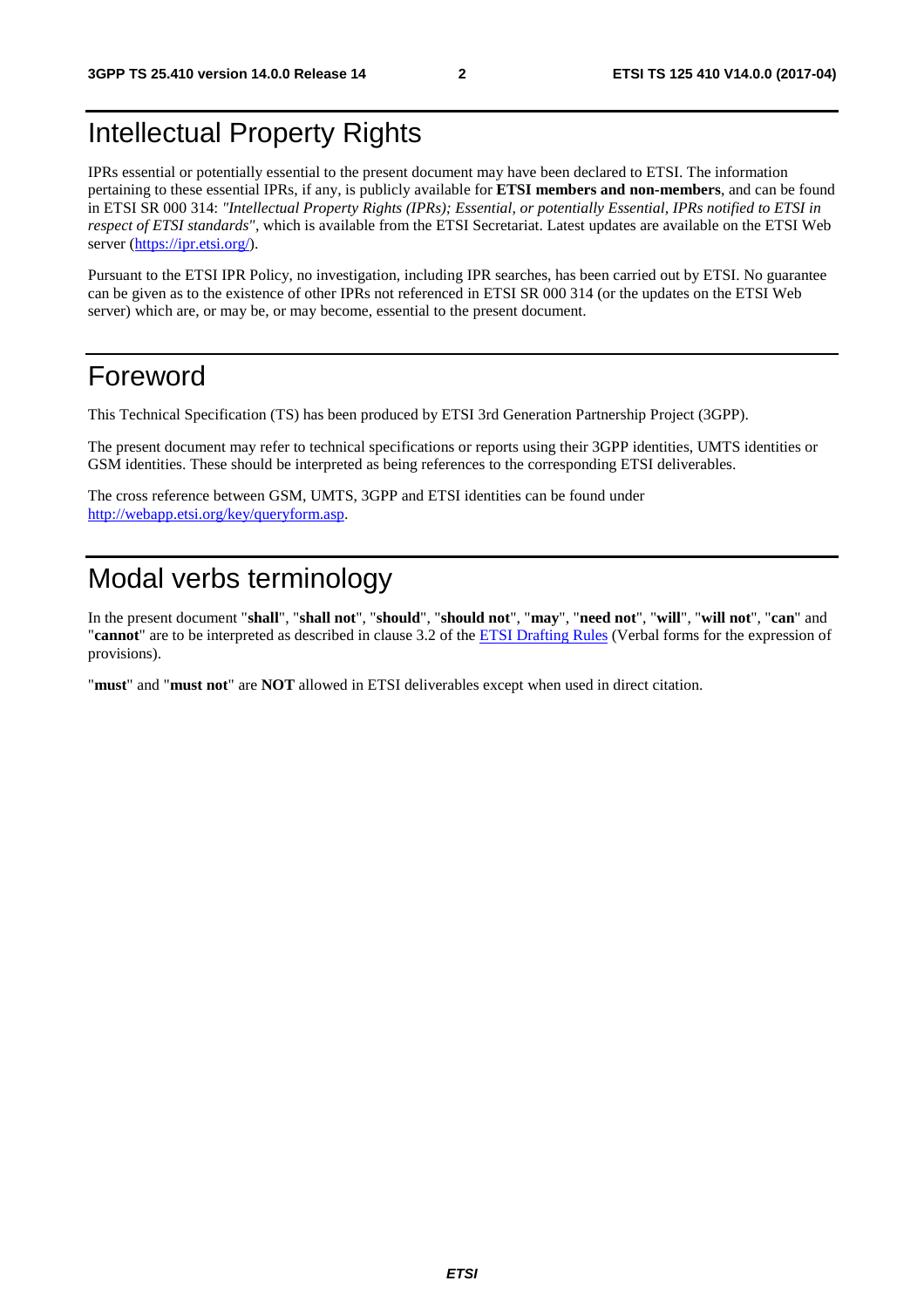$\mathbf{3}$ 

# Contents

| 1                  |         |  |
|--------------------|---------|--|
| 2                  |         |  |
| 3                  |         |  |
| 3.1                |         |  |
| 3.2                |         |  |
| 3.3                |         |  |
| 4                  |         |  |
| 4.1                |         |  |
| 4.1.1              |         |  |
| 4.1.2              |         |  |
| 4.1.3              |         |  |
| 4.1.4              |         |  |
| 4.2                |         |  |
| 4.3                |         |  |
| 4.4                |         |  |
| 4.5                |         |  |
| 4.5.1              |         |  |
| 4.5.1.1            |         |  |
| 4.5.1.1.1          |         |  |
| 4.5.1.1.2          |         |  |
| 4.5.1.1.3          |         |  |
| 4.5.1.1.4          |         |  |
| 4.5.1.2            |         |  |
| 4.5.2              |         |  |
| 4.5.2.1<br>4.5.2.2 |         |  |
| 4.5.2.3            |         |  |
| 4.5.3              |         |  |
|                    |         |  |
| 5<br>5.1           | General |  |
| 5.2                |         |  |
| 5.2.1              |         |  |
| 5.2.2              |         |  |
| 5.2.3              |         |  |
| 5.2.4              |         |  |
| 5.3                |         |  |
| 5.3.1              |         |  |
| 5.3.2              |         |  |
| 5.4                |         |  |
| 5.4.1              |         |  |
| 5.4.2              |         |  |
| 5.4.3              |         |  |
| 5.4.4              |         |  |
| 5.4.5              |         |  |
| 5.4.6              |         |  |
| 5.4.7              |         |  |
| 5.4.8              |         |  |
| 5.5                |         |  |
| 5.5.1              |         |  |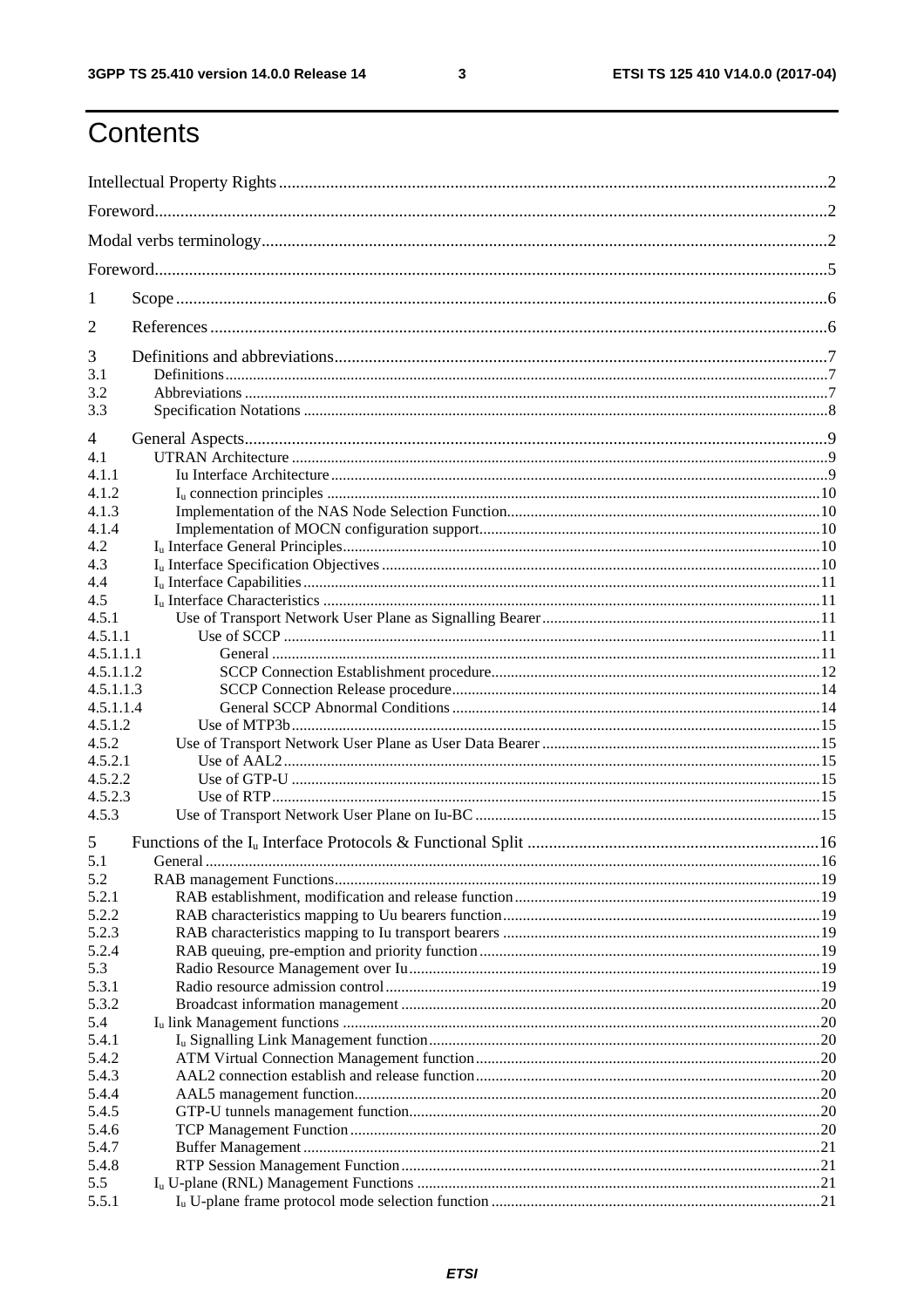|         | <b>Annex A (informative):</b> |  |
|---------|-------------------------------|--|
|         |                               |  |
| 7.7     |                               |  |
| 7.6     |                               |  |
| 7.5     |                               |  |
| 7.4     |                               |  |
| 7.3     |                               |  |
| 7.2     |                               |  |
| 7.1     |                               |  |
| $\tau$  |                               |  |
| 6.4     |                               |  |
| 6.3     |                               |  |
| 6.2     |                               |  |
| 6.1     |                               |  |
| 6       |                               |  |
|         |                               |  |
| 5.10.4  |                               |  |
| 5.10.3  |                               |  |
| 5.10.2  |                               |  |
| 5.10.1  |                               |  |
| 5.10    |                               |  |
| 5.9.6   |                               |  |
| 5.9.5   |                               |  |
| 5.9.4   |                               |  |
| 5.9.3   |                               |  |
| 5.9.2   |                               |  |
| 5.9.1   |                               |  |
| 5.9     |                               |  |
| 5.8.5   |                               |  |
| 5.8.4   |                               |  |
| 5.8.3   |                               |  |
| 5.8.2   |                               |  |
| 5.8.1   |                               |  |
| 5.8     |                               |  |
| 5.7.2.2 |                               |  |
| 5.7.2.1 |                               |  |
| 5.7.2   |                               |  |
| 5.7.1.2 |                               |  |
| 5.7.1.1 |                               |  |
| 5.7.1   |                               |  |
| 5.7     |                               |  |
| 5.6.5   |                               |  |
| 5.6.4   |                               |  |
| 5.6.3   |                               |  |
| 5.6.2A  |                               |  |
| 5.6.2.3 |                               |  |
| 5.6.2.2 |                               |  |
| 5.6.2.1 |                               |  |
| 5.6.2   |                               |  |
| 5.6.1   |                               |  |
| 5.6     |                               |  |
| 5.5.2   |                               |  |
|         |                               |  |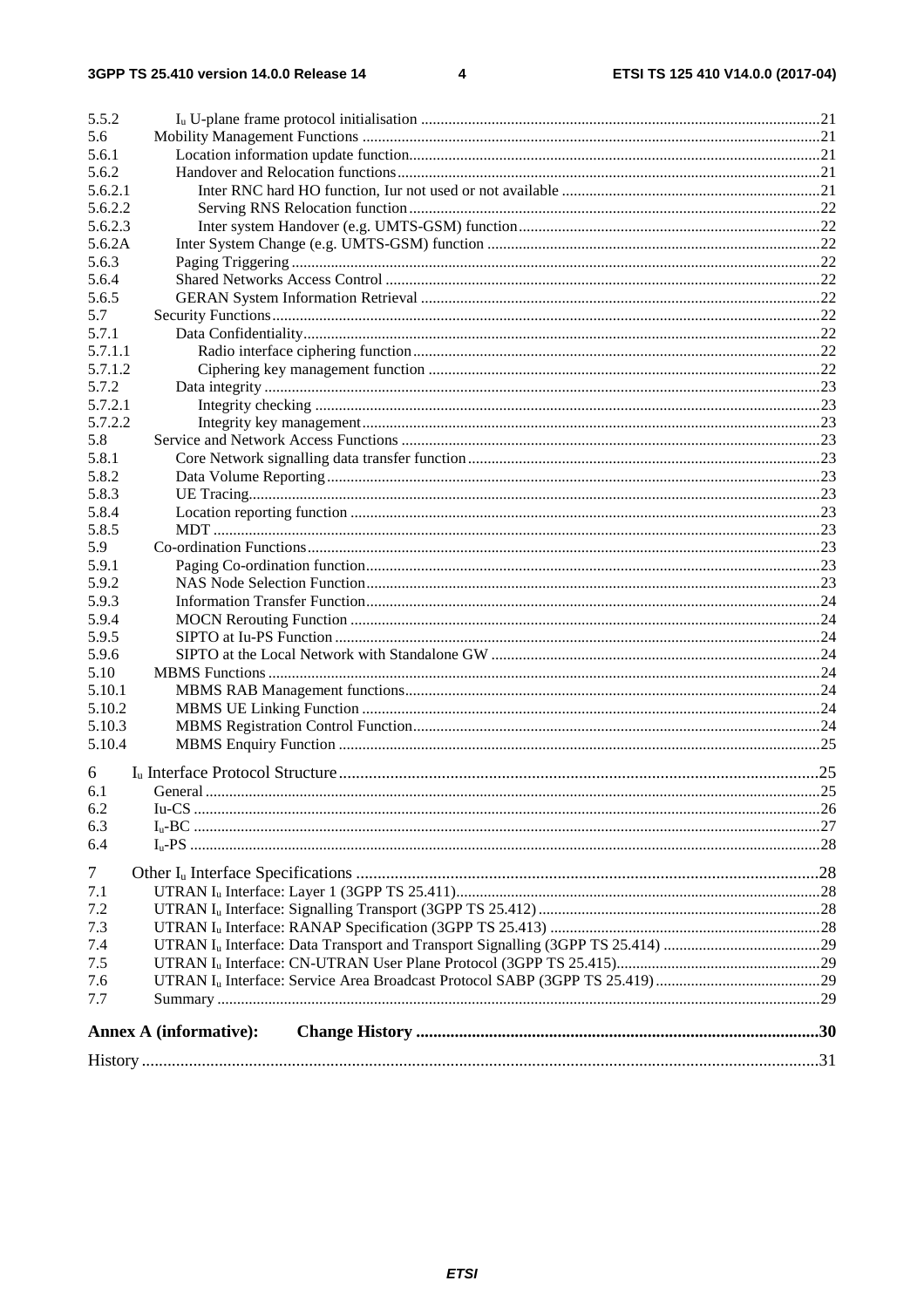# Foreword

This Technical Specification (TS) has been produced by the 3<sup>rd</sup> Generation Partnership Project (3GPP).

The contents of the present document are subject to continuing work within the TSG and may change following formal TSG approval. Should the TSG modify the contents of the present document, it will be re-released by the TSG with an identifying change of release date and an increase in version number as follows:

Version x.y.z

where:

- x the first digit:
	- 1 presented to TSG for information;
	- 2 presented to TSG for approval;
	- 3 or greater indicates TSG approved document under change control.
- y the second digit is incremented for all changes of substance, i.e. technical enhancements, corrections, updates, etc.
- z the third digit is incremented when editorial only changes have been incorporated in the document.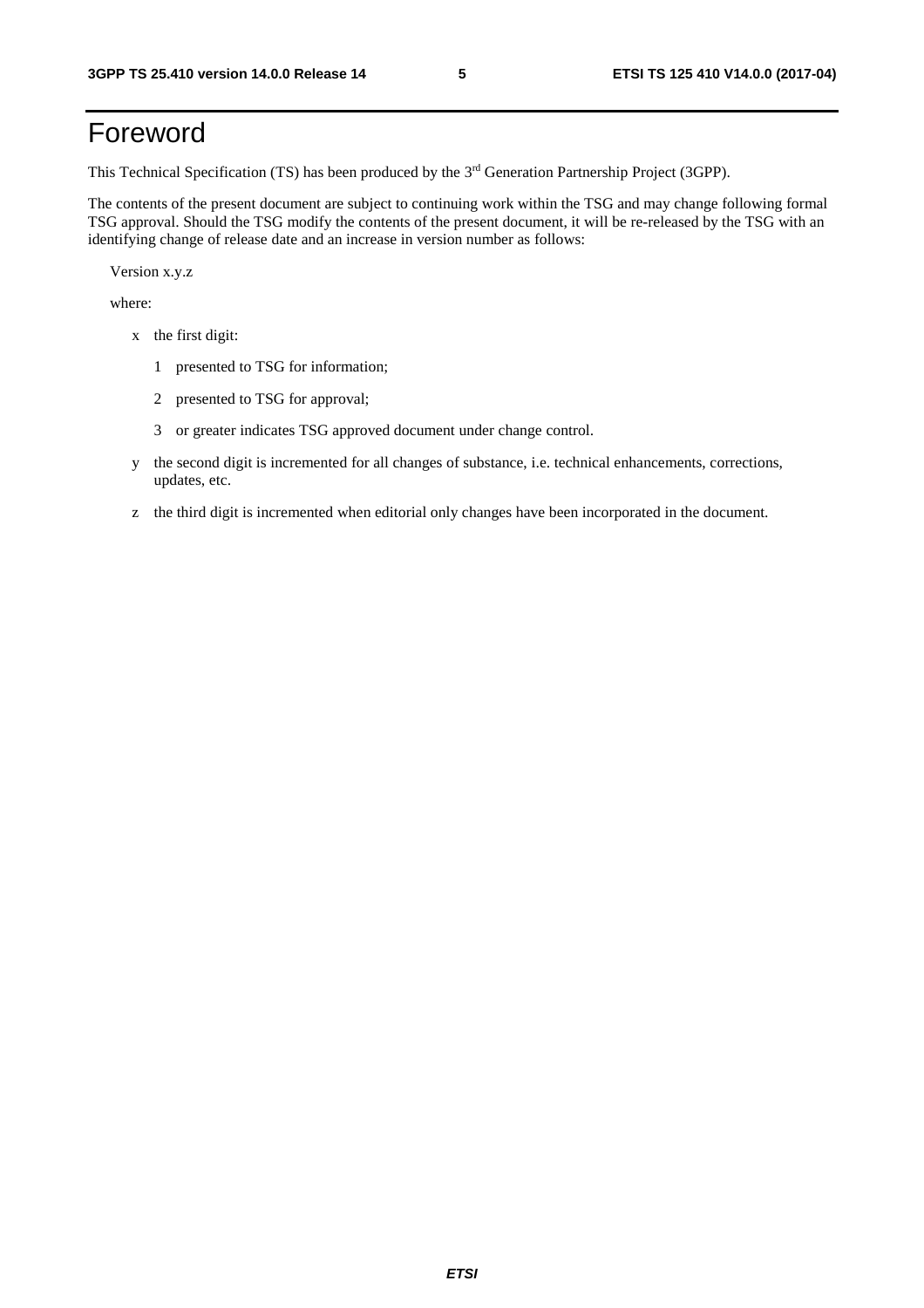# 1 Scope

The present document is an introduction to the 3GPP TS 25.41x series of Technical Specifications that define the Iu interface for the interconnection of Radio Network Controller (RNC) component of the UMTS Terrestrial Radio Access Network (UTRAN) to the Core Network of the UMTS system.

# 2 References

The following documents contain provisions which, through reference in this text, constitute provisions of the present document.

- References are either specific (identified by date of publication, edition number, version number, etc.) or non-specific.
- For a specific reference, subsequent revisions do not apply.
- For a non-specific reference, the latest version applies. In the case of a reference to a 3GPP document (including a GSM document), a non-specific reference implicitly refers to the latest version of that document *in the same Release as the present document*.
- [1] 3GPP TS 25.401: "UTRAN Overall Description".
- [2] 3GPP TR 23.930: "Iu Principles".
- [3] 3GPP TS 23.110: "UMTS Access Stratum Services and Functions".
- [4] 3GPP TS 25.411: "UTRAN Iu Interface Layer 1".
- [5] 3GPP TS 25.412: "UTRAN Iu Interface Signalling Transport".
- [6] 3GPP TS 25.413: "UTRAN Iu Interface RANAP Signalling".
- [7] 3GPP TS 25.414: "UTRAN Iu Interface Data Transport and Transport Signalling"
- [8] 3GPP TS 25.415: "UTRAN Iu Interface User Plane Protocols".
- [9] ITU-T Recommendation Q.711 (1996-07): "Functional description of the signalling connection control part".
- [10] ITU-T Recommendation Q.712 (1996-07): "Definition and function of signalling connection control part messages".
- [11] ITU-T Recommendation Q.713 (1996-07): "Signalling connection control part formats and codes".
- [12] ITU-T Recommendation Q.714 (1996-07): "Signalling connection control part procedures".
- [13] 3GPP TS 23.003: "Numbering, Addressing and Identification".
- [14] 3GPP TS 25.419: "UTRAN Iu Interface: Service Area Broadcast Protocol SABP".
- [15] 3GPP TS 23.153: "Out of Band Transcoder Control; Stage 2".
- [16] ITU-T Recommendation Q.2630.1: "AAL type 2 signalling protocol (Capability Set 1)".
- [17] ITU-T Recommendation Q.2630.2: "AAL type 2 signalling protocol Capability Set 2".
- [18] IETF RFC 3332 (2002-09): "Signalling System 7 (SS7) Message Transfer Part 3 (MTP3) User Adaptation Layer (M3UA)"
- [19] IETF RFC 1889 (1996-01): "RTP: A Transport Protocol for Real Time Applications".
- [20] IETF RFC 768 (1980-08): "User Datagram Protocol".
- [21] IETF RFC 793 (1981-09): "TCP, Transmission Control Protocol".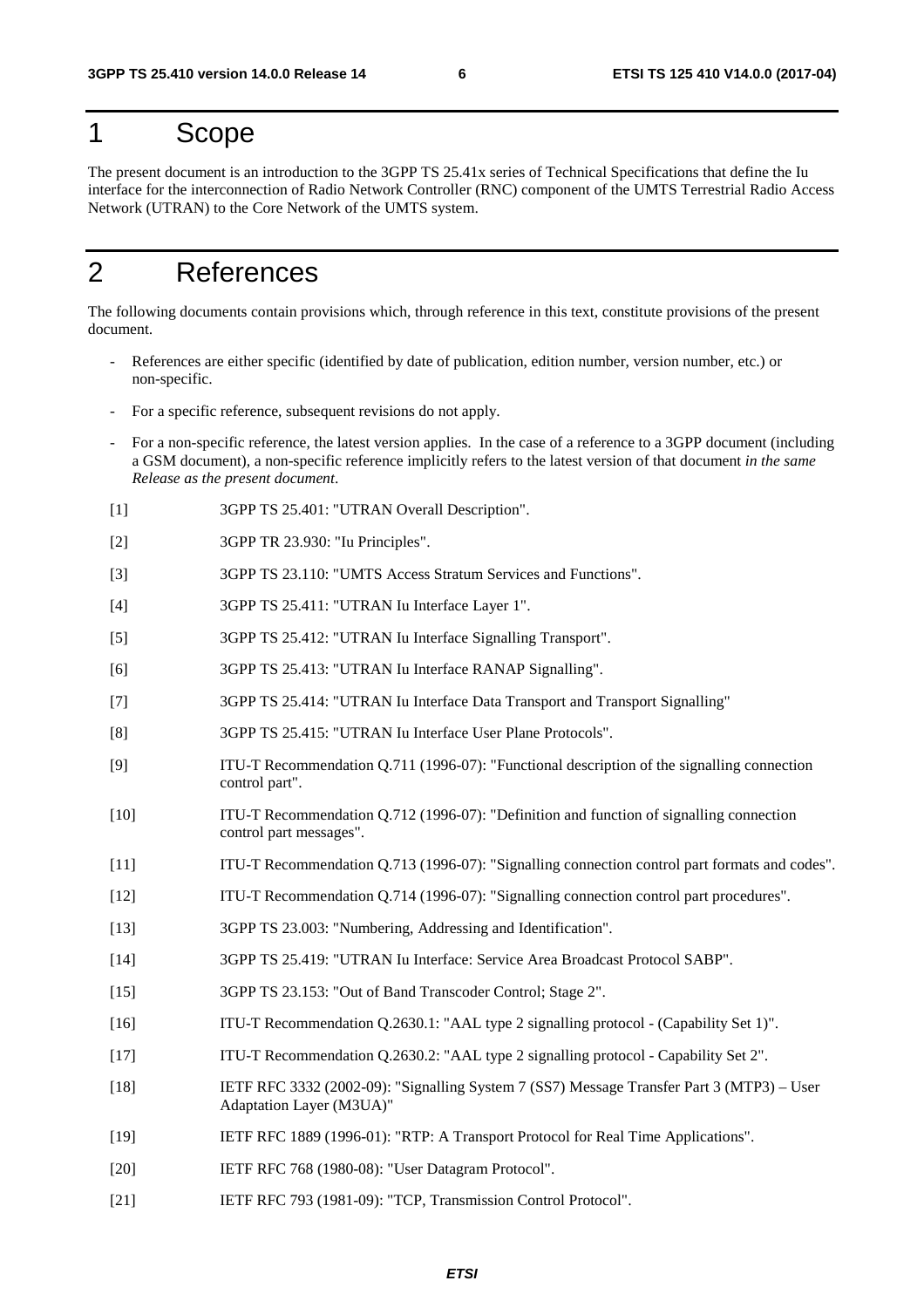| $[22]$ | IETF RFC 791 (1981-09): "Internet Protocol".                                                                                                                                                                                 |
|--------|------------------------------------------------------------------------------------------------------------------------------------------------------------------------------------------------------------------------------|
| $[23]$ | Void                                                                                                                                                                                                                         |
| [24]   | Void                                                                                                                                                                                                                         |
| $[25]$ | 3GPP TS 23.236: "Intra-domain connection of Radio Access Network (RAN) nodes to multiple<br>Core Network (CN) nodes".                                                                                                        |
| $[26]$ | 3GPP TS 23.251: "Network sharing; Architecture and functional description".                                                                                                                                                  |
| $[27]$ | 3GPP TS23.246: Multimedia Broadcast/Multicast Service (MBMS) Architecture and functional<br>description                                                                                                                      |
| [28]   | 3GPP TS 25.346: "Introduction of the Multimedia Broadcast Multicast Service (MBMS) in the<br>Radio Access Network (RAN); Stage 2".                                                                                           |
| [29]   | 3GPP TS 23.060: "General Packet Radio Service (GPRS); Service description; Stage 2".                                                                                                                                         |
| [30]   | 3GPP TS 37.320: "Universal Terrestrial Radio Access (UTRA) and Evolved Universal Terrestrial<br>Radio Access (E-UTRA); Radio measurement collection for Minimization of Drive Tests (MDT);<br>Overall description; Stage 2". |

# 3 Definitions and abbreviations

# 3.1 Definitions

For the purposes of the present document, the terms and definitions given in TS 25.401 [1] apply.

#### **MBMS related terms and definitions:**

**MBMS bearer service**: as defined in TS 23.246 [27].

**MBMS RAB**: as defined in TS 25.346 [28].

**MBMS Iu signalling connection**: as defined in TS 25.346 [28].

**MBMS session start**: as defined in TS 25.346 [28].

# 3.2 Abbreviations

For the purposes of the present document, the following abbreviations apply:

| 3G-MSC          | 3 <sup>rd</sup> Generation Mobile Switching Centre   |
|-----------------|------------------------------------------------------|
| 3G-SGSN         | 3 <sup>rd</sup> Generation Serving GPRS Support Node |
| AAL             | <b>ATM Adaptation Layer</b>                          |
| <b>ATM</b>      | Asynchronous Transfer Mode                           |
| BC.             | <b>Broadcast</b>                                     |
| <b>BSSMAP</b>   | Base Station Subsystem Management Application Part   |
| <b>CBS</b>      | <b>Cell Broadcast Service</b>                        |
| CC.             | <b>Connection Confirm</b>                            |
| <b>CN</b>       | Core Network                                         |
| CR.             | <b>Connection Release</b>                            |
| <b>CREF</b>     | <b>Connection Refusal</b>                            |
| CS <sup>-</sup> | Circuit Switched                                     |
| <b>GT</b>       | Global Title                                         |
| GTP-U           | <b>GPRS</b> Tunnelling Protocol                      |
| <b>GWCN</b>     | Gateway Core Network                                 |
| <b>IMSI</b>     | International Mobile Subscriber Identity             |
| <b>IP</b>       | Internet Protocol                                    |
| <b>ISDN</b>     | <b>Integrated Services Digital Network</b>           |
| L-GW            | Local GateWay                                        |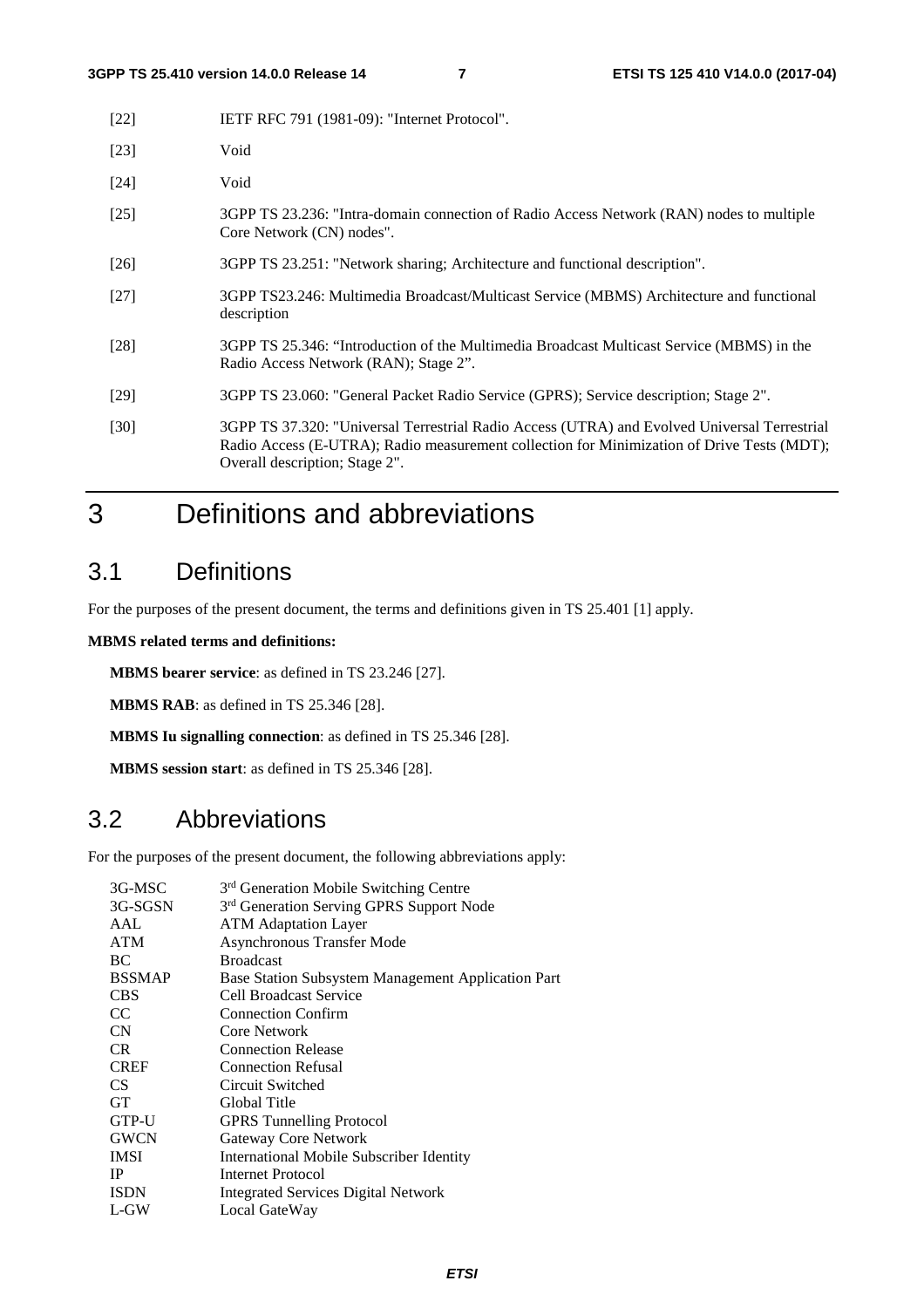#### **3GPP TS 25.410 version 14.0.0 Release 14 8 ETSI TS 125 410 V14.0.0 (2017-04)**

| LA           | <b>Location</b> Area                             |
|--------------|--------------------------------------------------|
| M3UA         | MTP3 User Adaptation Layer                       |
| <b>MBMS</b>  | Multimedia Broadcast Multicast Service           |
| MDT          | Minimization of Drive-Tests                      |
| MOCN         | Multi Operator Core Network                      |
| <b>NAS</b>   | Non Access Stratum                               |
| NACC         | Network Assisted Cell Change                     |
| <b>NNSF</b>  | <b>NAS Node Selection Function</b>               |
| O&M          | <b>Operation and Maintenance</b>                 |
| PLMN         | <b>Public Land Mobile Network</b>                |
| PS           | Packet Switched                                  |
| <b>PSTN</b>  | Public Switched Telephone Network                |
| <b>PVC</b>   | Permanent Virtual Circuit                        |
| QoE          | Quality of Experience                            |
| QoS          | Quality of Service                               |
| RA           | Routing Area                                     |
| RAB          | Radio Access Bearer                              |
| <b>RANAP</b> | Radio Access Network Application Part            |
| RIM          | <b>RAN Information Management</b>                |
| RLP          | Radio Link Protocol                              |
| RNC          | Radio Network Controller                         |
| RNL          | Radio Network Layer                              |
| <b>RRC</b>   | Radio Resource Control                           |
| RTCP         | <b>Real Time Control Protocol</b>                |
| <b>RTP</b>   | <b>Real Time Protocol</b>                        |
| <b>SA</b>    | Service Area                                     |
| <b>SABP</b>  | Service Area Broadcast Protocol                  |
| SAP          | <b>Service Access Point</b>                      |
| <b>SCCP</b>  | <b>Signalling Connection Control Part</b>        |
| <b>SIPTO</b> | Selected IP Traffic Offload                      |
| SIPTO@LN     | Selected IP Traffic Offload at the Local Network |
| <b>SCTP</b>  | <b>Stream Control Transmission Protocol</b>      |
| <b>SNA</b>   | Shared Network Area                              |
| <b>SPC</b>   | <b>Signalling Point Code</b>                     |
| <b>SRNS</b>  | Serving Radio Network Subsystem                  |
| <b>SSN</b>   | Sub-System Number                                |
| <b>SVC</b>   | Switched Virtual Circuit                         |
| S-GW         | Serving GateWay                                  |
| TCP          | <b>Transmission Control Protocol</b>             |
| UE           | <b>User Equipment</b>                            |
| <b>UDP</b>   | User Datagram Protocol                           |
| UP           | <b>User Plane</b>                                |
| <b>URA</b>   | <b>UTRAN Registration Area</b>                   |
| <b>UTRAN</b> | <b>UMTS Terrestrial Radio Access Network</b>     |
| VC           | Virtual Circuit                                  |

# 3.3 Specification Notations

For the purposes of the present document, the following notations apply:

| Procedure | When referring to a procedure in the specification the Procedure Name is written with the first<br>letters in each word in upper case characters followed by the word "procedure", e.g. Radio<br>Network Layer procedures.   |
|-----------|------------------------------------------------------------------------------------------------------------------------------------------------------------------------------------------------------------------------------|
| Message   | When referring to a message in the specification the MESSAGE NAME is written with all letters<br>in upper case characters followed by the word "message", e.g. RADIO LINK SETUP REQUEST<br>message.                          |
| Frame     | When referring to a control or data frame in the specification the CONTROL/DATA FRAME<br>NAME is written with all letters in upper case characters followed by the words "control/data"<br>frame", e.g. DCH transport frame. |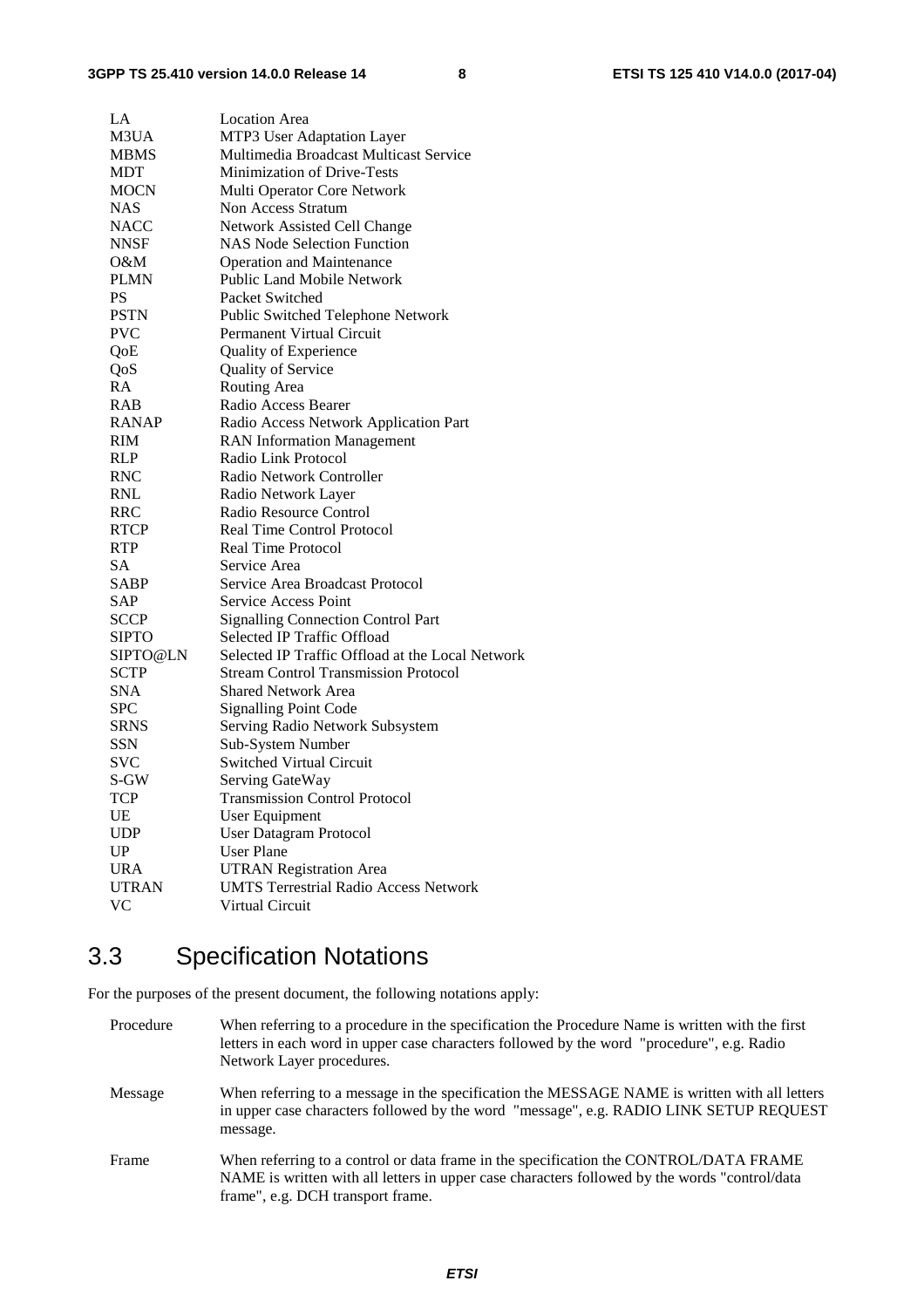# 4 General Aspects

### 4.1 UTRAN Architecture

#### 4.1.1 Iu Interface Architecture

The overall UMTS architecture and UTRAN architectures are described in TS 25.401 [1]. This subclause specifies only the architecture of the Iu interface, and shall not constrain the network architecture of either Core or Radio Access **Networks**.

The  $I_{\text{u}}$  interface is specified at the boundary between the Core Network and UTRAN. Figure 4.1 depicts the logical division of the  $I_u$  interface. From the Iu perspective, the UTRAN access point is an RNC.



**Iu Interface**



The Iu interface towards the PS-domain of the core network is called Iu-PS, and the Iu interface towards the CS-domain is called Iu-CS. The differences between Iu-CS and Iu-PS are treated elsewhere in the present document. The Iu interface to the Broadcast domain is called Iu-BC.

There shall not be more than one Iu interface (Iu-PS) towards the PS-domain from any one RNC– except where the NNSF is used, see subclause 4.1.3, or in MOCN configuration – see TS 23.251 [26]. Each RNC shall not have more than one Iu interface (Iu-CS) towards its default CN node within the CS domain, but may also have further Iu interfaces (Iu-CS) towards other CN nodes within the CS domain. (See [6] for definition of Default CN node.) These further Iu interfaces (Iu-CS) shall only be used as a result of intra-MSC inter-system handover or SRNS relocation, in the case the anchor CN node directly connects to the target RNC. There may also be more than one Iu interface towards the CS-Domain if the NNSF is used – see subclause 4.1.3, or in MOCN configuration – see TS 23.251 [26]. There shall not be more than one Iu interface (Iu-BC) from an RNC towards the Broadcast domain.

In the separated core network architecture, this means that there shall be separate signalling and user data connections towards the PS and CS domains – this applies in both transport and radio network layers.

In the combined architecture, there shall be separate connections in the user plane towards the PS and CS domains (in both transport and radio network layers). In the control plane, there shall be separate SCCP connections to the two logical domains.

In either architecture, there can be several RNCs within UTRAN and so UTRAN may have several  $I<sub>u</sub>$  access points towards the Core Network. As a minimum, each Iu access point (in UTRAN or CN) shall independently fulfil the requirements of the relevant Iu specifications (25.41x series – see clause 7).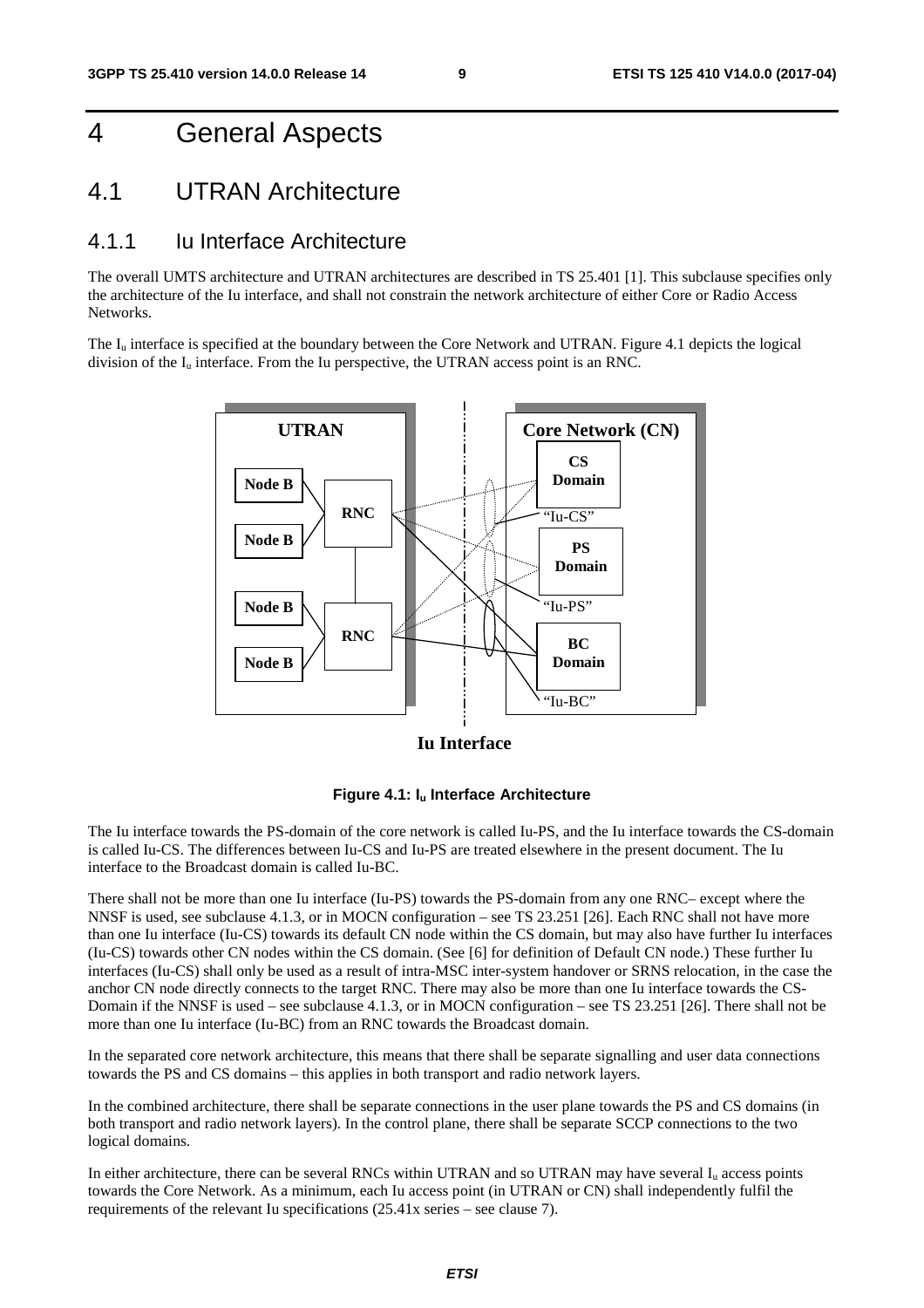#### 4.1.2 Iu connection principles

The Iu interface has a hierarchical architecture where one higher layer entity controls several lower layer entities. The hierarchy for the CN - UTRAN signalling connection end points is described below:

- Each CN Access Point may be connected to one or more UTRAN Access Points.
- For the PS domain, each UTRAN Access Point shall not be connected to more than one CN Access Point except where the NNSF is used, see subclause 4.1.3, or when RNC is shared in MOCN configuration..
- For the CS domain, each UTRAN Access Point may be connected to one or more CN Access Points.
- For the BC domain, each UTRAN Access Point may be connected to one CN Access Point only.

#### 4.1.3 Implementation of the NAS Node Selection Function

The optional NAS Node Selection Function (NNSF) is described in TS 23.236 [25].

If the NAS Node Selection Function is used by an RNC:

There may be more than one Iu interface (Iu-CS) towards the CS domain and/or more than one Iu interface (Iu-PS) towards the PS-domain from this RNC.

#### 4.1.4 Implementation of MOCN configuration support

The MOCN configuration is described in TS 23.251 [26]. When the RNC is shared in MOCN configuration:

- There may be more than one Iu interface (Iu-CS) towards the CS domain of different CN operators and/or more than one Iu interface (Iu-PS) towards the PS-domain of different CN operators from this RNC.
- The MOCN Rerouting Function shall be supported.

# 4.2 I<sub>u</sub> Interface General Principles

From a UTRAN perspective, maximising the commonality of the various protocols that flow on the Iu interface is desirable. This means at the minimum that:

- A common set of radio access bearer services will be offered by UTRAN to the Core Network nodes, regardless of their type (e.g. 3G-MSC or 3G-SGSN).

There will be a common functional split between UTRAN and the Core Network nodes, regardless of their type (e.g. 3G-MSC or 3G-SGSN).

Signalling in the radio network control plane shall not depend on the specific choice of transport layers.

### 4.3 I<sub>u</sub> Interface Specification Objectives

The following objectives are partly derived from TR 23.930 [2].

The I<sub>u</sub> interface shall be specified such that it can support:

- the interconnection of RNCs with Core Network Access Points within a single PLMN, and within several PLMNs in case of network sharing, as described in TS 23.251 [26].
- the interconnection of RNCs with Core Network Access Points irrespective of the manufacturer of any of the elements.
- all UMTS services.

The I<sub>u</sub> interface shall facilitate the use of the same RNC, MSC or SGSN in all PLMNs.

The Iu interface shall facilitate the sharing of transport technology between Iu-PS and Iu-BC.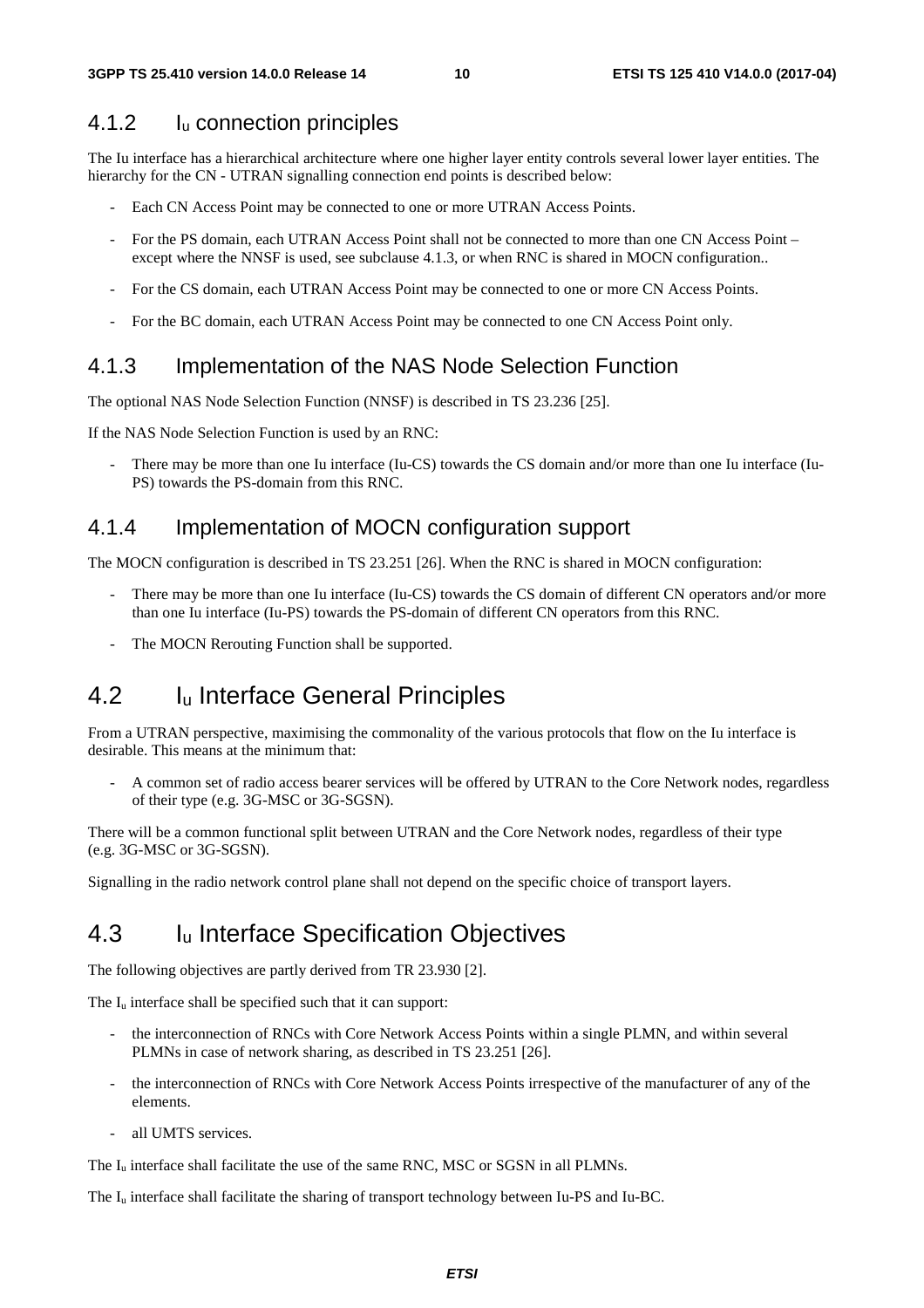The I<sub>u</sub> interface shall allow interworking to the GSM Core Network.

Independence between the protocol layers and between control and user planes shall be maintained on the Iu interface.

The  $I_{\text{u}}$  interface shall allow independent evolution of technologies within the Core, Radio Access and Transport Networks.

The  $I_u$  interface shall allow separate evolution of O&M facilities.

The I<sub>u</sub> interface shall be standardised as an open and multi-vendor interface.

The Iu interface specifications shall facilitate the migration of some services from the CS-domain to the PS-domain. In particular, the RANAP protocol shall be common to both PS and CS domains, and the Iu user plane protocol(s) shall be independent of the core network domain (PS or CS), except where a specific feature is only required for one domain.

### 4.4 Iu Interface Capabilities

The following capabilities are derived from the requirements described in TR 23.930 [2].

The  $I_{\text{u}}$  interface supports:

- procedures to establish, maintain and release Radio Access Bearers;
- procedures to perform SRNS relocation, intra-system handover, inter-system handover and inter-system change;
- procedures to support the Cell Broadcast service;
- a set of general procedures, not related to a specific UE;
- the separation of each UE on the protocol level for user specific signalling management;
- the transfer of NAS signalling messages between UE and CN;
- location services by transferring requests from the CN to UTRAN, and location information from UTRAN to CN. The location information may comprise a geographical area identifier or global co-ordinates with uncertainty parameters;
- simultaneous access to multiple CN domains for a single UE;
- mechanisms for resource reservation for packet data streams;
- procedures to support MBMS bearer services;
- mechanisms to support SIPTO at Iu-PS for a specific UE (optional);
- mechanisms to support SIPTO at the Local Network with standalone GW for a specific UE (optional).

### 4.5 Iu Interface Characteristics

#### 4.5.1 Use of Transport Network User Plane as Signalling Bearer

4.5.1.1 Use of SCCP

#### 4.5.1.1.1 General

The SCCP (ITU-T Rec. Q.711 [9] /ITU-T Rec. Q.712 [10]/ITU-T Rec. Q.713 [11]/ITU-T Rec. Q.714 [12]) is used to support signalling messages between the CNs and the RNC. One user function of the SCCP, called Radio Access Network Application Part (RANAP), is defined. The RANAP uses one SCCP signalling connection per active UE and CN for the transfer of layer 3 messages. RANAP also uses one SCCP signalling connection per MBMS bearer service.

Both connectionless and connection-oriented procedures are used to support the RANAP. TS 25.413 [6] explains whether connection oriented or connectionless services should be used for each layer 3 procedure.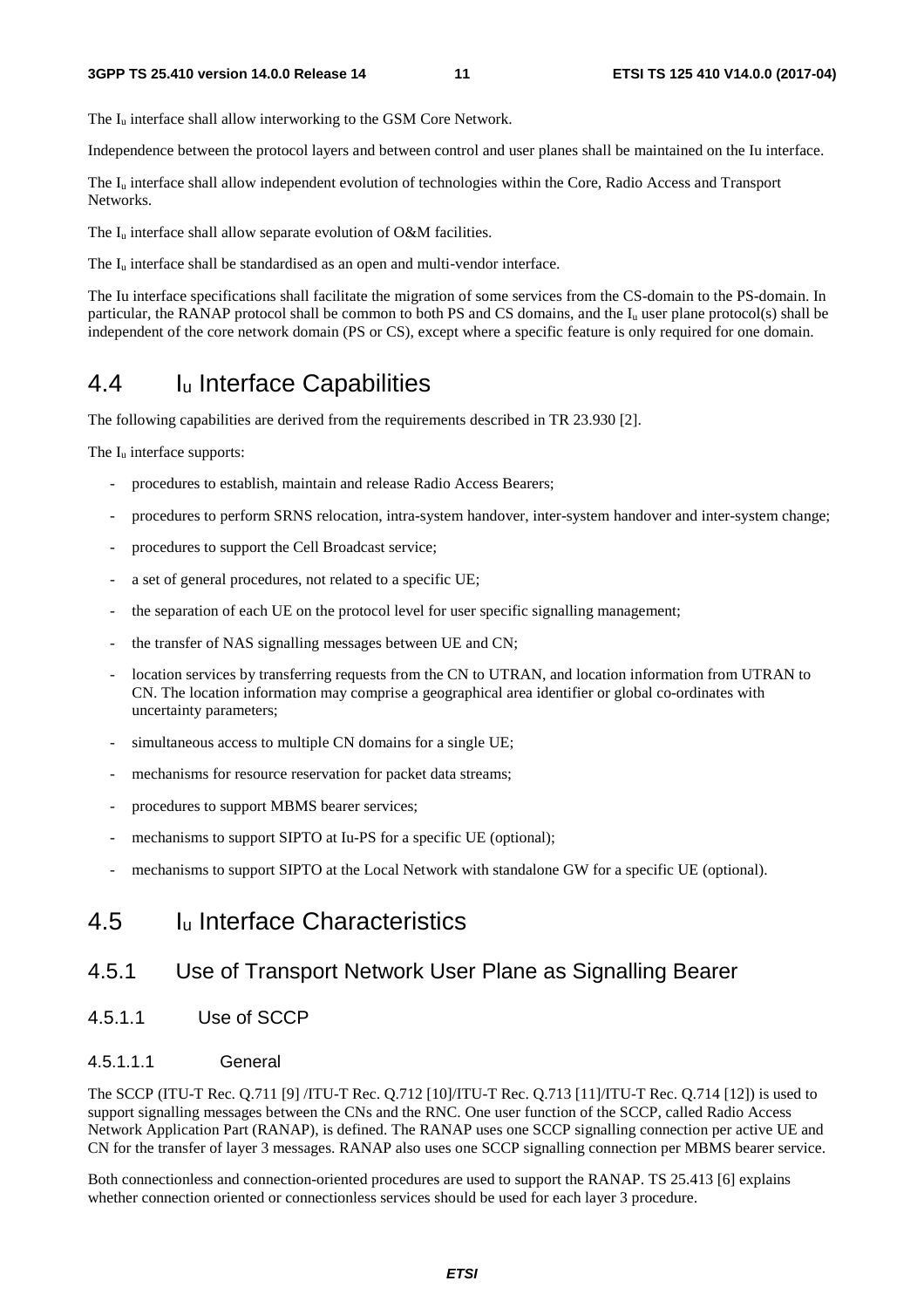RANAP may use SSN, SPC and/or GT and any combination of them as addressing schemes for the SCCP. Which of the available addressing scheme to use for the SCCP is an operator matter.

When GT addressing is utilised, the following settings shall be used:

- SSN Indicator  $= 1$  (RANAP SSN as defined in TS 23.003 [13] shall always be included).
- Global Title Indicator  $= 0100$  (GT includes translation type, numbering plan, encoding scheme and nature of address indicator).
- Translation Type  $= 0000 0000$  (not used).
- Numbering Plan =  $0001$  (E.163/4).
- Nature of Address Indicator =  $000\,0100$  (International Significant Number).
- Encoding Scheme  $= 0001$  or 0010 (BCD, odd or even).
- Routing indicator =  $0$  or 1 (route on GT or PC/SSN).

When used, the GT shall be the E.164 address of the relevant node.

The following subclauses describe the use of SCCP connections for RANAP transactions. Subclause 4.5.1.2 describes the connection establishment procedures. Subclause 4.5.1.3 describes the connection release procedures. Subclause 4.5.1.4 describes abnormal conditions.

#### 4.5.1.1.2 SCCP Connection Establishment procedure

A new SCCP connection is established when information related to the communication between a UE and the network has to be exchanged between RNC and CN, and no SCCP connection exists between the CN and the RNC involved, for the concerned UE. A new SCCP connection is also established for MBMS service purpose between the RNC and CN.

Various SCCP connection establishment cases have to be distinguished:

- i) RNC Initiated SCCP Signalling Connection for a UE;
- ii) CN Initiated SCCP Signalling Connection for a UE;
- iii) CN Initiated SCCP Signalling Connection for an MBMS Service.

The above cases are the only cases currently identified for SCCP connection establishment. Others may emerge in the future.

# 4.5.1.1.2.1 Establishment procedure in case i

The SCCP signalling connection establishment is initiated, by the RNC, at the reception of the first layer 3 non access stratum message from the UE or at the execution of the enhanced relocation or at the initiation of the UE Registration Query procedure.

#### **Initiation**

The RNC sends SCCP CONNECTION REQUEST message to the Core Network. A RANAP message shall be included in the user data field of the SCCP CONNECTION REQUEST message when the RANAP message size is less than or equal to the maximum size of the user data field in the SCCP CONNECTION REQUEST message. When the RANAP message is longer than the maximum size, the user data field shall not be included in the SCCP CONNECTION REQUEST message.

If the Core Network receives an SCCP CONNECTION REQUEST message for a UE for which an SCCP connection already exists, or if the Core Network receives an SCCP CONNECTION REQUEST message that does not include a user data field, and later finds out that the SCCP CONNECTION REQUEST message was for a UE for which an SCCP connection already exists, the Core Network shall ensure that the new SCCP connection and the already existing SCCP connection are for the same UE, e.g. by security functions, and if so, release the already existing SCCP connection via the normal Iu Release procedure and all UTRAN resources allocated to it.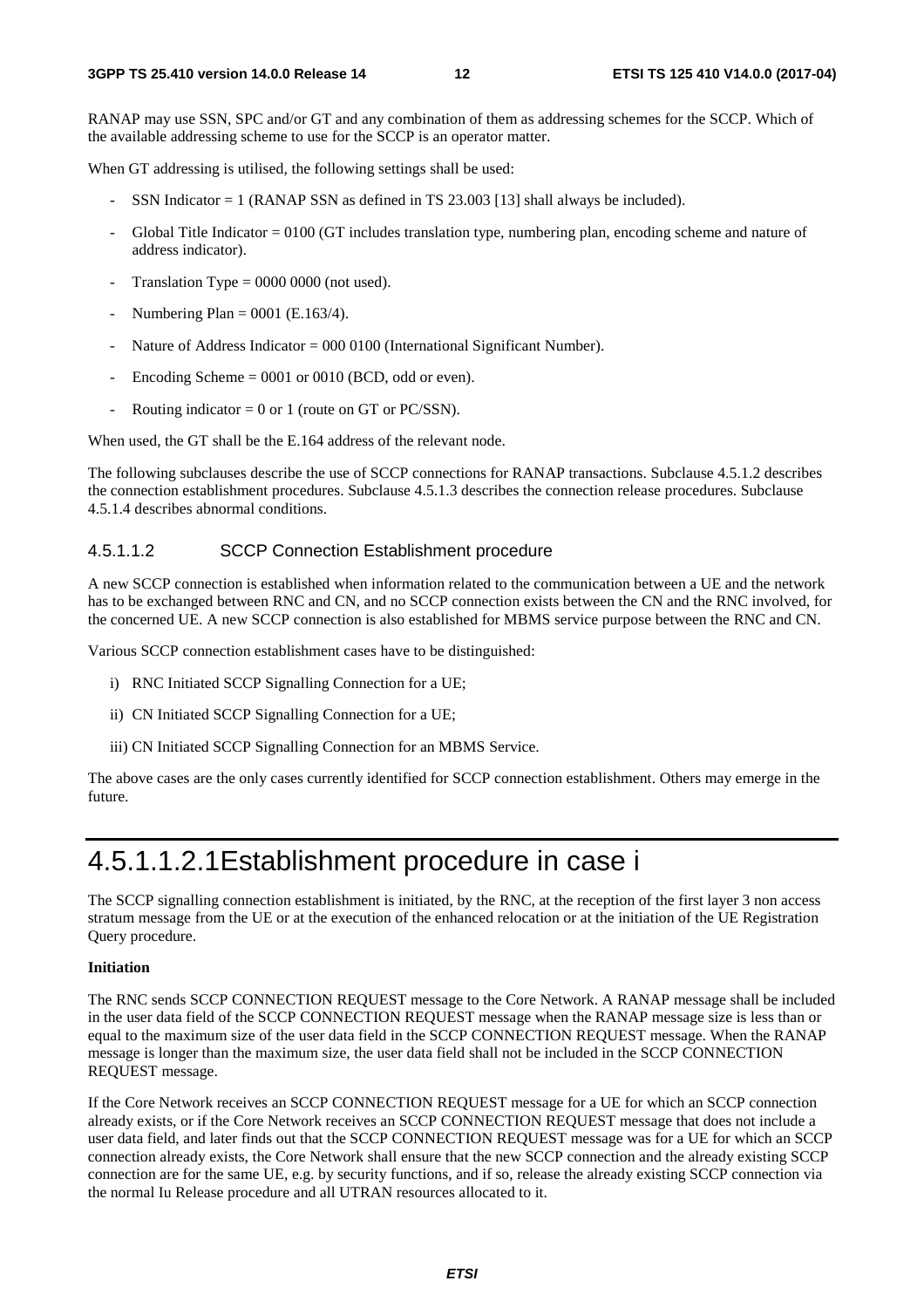#### **Termination**

- **successful outcome** 
	- The SCCP CONNECTION CONFIRM message, which may optionally contain a connection oriented RANAP message in the user data field, is returned to the RNC.
- **unsuccessful outcome** 
	- If the SCCP signalling connection establishment fails, an SCCP CONNECTION REFUSAL message will be sent back to the RNC. This message may contain a RANAP message in the user data field.

For more information on how the RANAP procedures Initial UE Message, Enhanced Relocation Complete and UE Registration Query are handled, please see the elementary procedures Initial UE Message, Enhanced Relocation Complete and UE Registration Query in TS 25.413 [6].

> RNC CN CR {SSN=RANAP, a1=x, RANAP message or no user data} -------------------------------------------> CC {a1=y,a2=x, RANAP message or no user data} <----------------------------------------- or CREF{a2=x, RANAP message or no user data} <----------------------------------------- a1 = source local reference, a2 = destination local reference, x = SCCP connection reference at the RNC, y = SCCP connection reference at the CN.

**Figure 4.2: Setting-up of RNC Initiated SCCP Signalling Connection** 

# 4.5.1.1.2.2 Establishment procedure in case ii

The SCCP signalling connection establishment is initiated, by the Core Network, in connection with performing a Relocation.

#### **Initiation**

The Core Network initiates the connection establishment by sending an SCCP CONNECTION REQUEST message to the RNC. Optionally, a RANAP message may be included in the user data field of the SCCP CONNECTION REQUEST message.

#### **Termination**

- **successful outcome** 
	- The SCCP CONNECTION CONFIRM message, which may optionally contain a connection oriented RANAP message in the user data field, is returned to the Core Network.
- **unsuccessful outcome** 
	- If the SCCP signalling connection establishment fails, an SCCP CONNECTION REFUSAL message will be sent back to the Core Network. This message may contain a RANAP message in the user data field.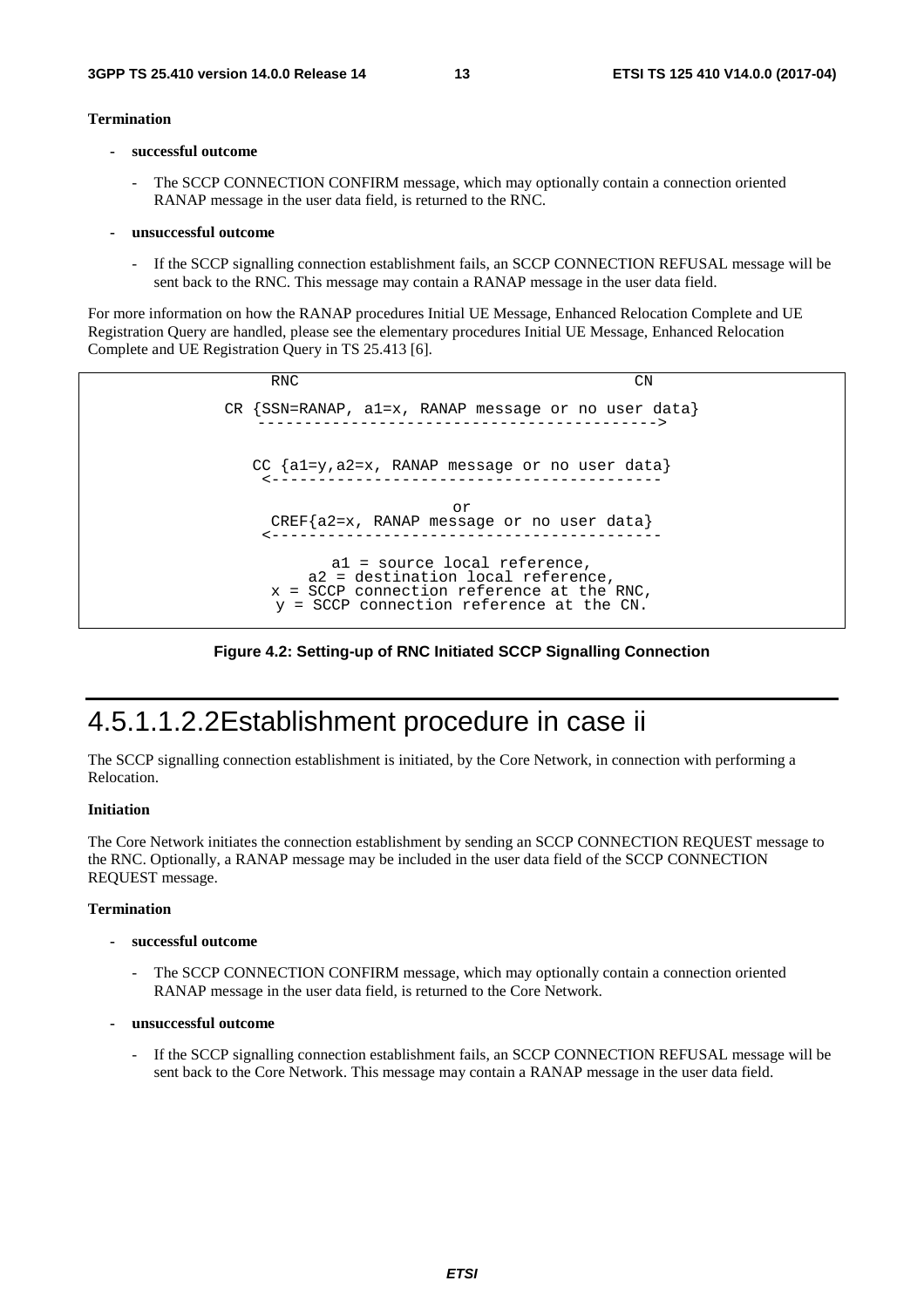```
RNC CN
CR {SSN=RANAP, a1=y,RANAP message or no user data} 
    <----------------------------------------- 
 CC {a1=x, a2=y, RANAP message or no user data} 
   ------------------------------------------> 
                      or 
    CREF{a2=y, RANAP message or no user data} 
   ------------------------------------------> 
          a1 = source local reference, 
        a2 = destination local reference, 
    x = SCCP connection reference at the RNC, 
    y = SCCP connection reference at the CN.
```
**Figure 4.3: Setting-up of CN Initiated SCCP Signalling Connection** 

# 4.5.1.1.2.3 Establishment procedure in case iii

The SCCP signalling connection establishment is initiated, by the Core Network, to establish a new SCCP connection between the RNC and the CN for an MBMS service at the start of an MBMS session and when no SCCP connection already exists between the CN and the RNC involved, for the concerned MBMS service.

#### **Initiation**

The Core Network initiates the connection establishment by sending an SCCP CONNECTION REQUEST message to the RNC. Optionally, a RANAP message may be included in the user data field of the SCCP CONNECTION REQUEST message.

#### **Termination**

#### **- successful outcome**

- The SCCP CONNECTION CONFIRM message, which may optionally contain a connection oriented RANAP message in the user data field, is returned to the Core Network.
- **unsuccessful outcome** 
	- If the SCCP signalling connection establishment fails, an SCCP CONNECTION REFUSAL message will be sent back to the Core Network. This message may contain a RANAP message in the user data field.

#### 4.5.1.1.3 SCCP Connection Release procedure

This procedure is always initiated at the Core Network side in normal release case.

An SCCP connection is released when the CN realises that a given signalling connection is no longer required.

The CN sends a SCCP RELEASED message.

The procedure may be initiated at the Core Network side and the RNC side in any abnormal release case.

#### 4.5.1.1.4 General SCCP Abnormal Conditions

If a user-out-of-service information or signalling-point-inaccessible information is received by the RANAP, no new attempt to establish SCCP connections towards the affected point code will be started until the corresponding user-inservice information or signalling-point-accessible information is received.

When a user-out-of-service information or signalling-point-inaccessible is received by the RNC, an optional timer may be started. When the timer expires, all the SCCP connections towards the affected point code will be released. When the user-in-service or signalling-point-accessible is received, the timer is stopped.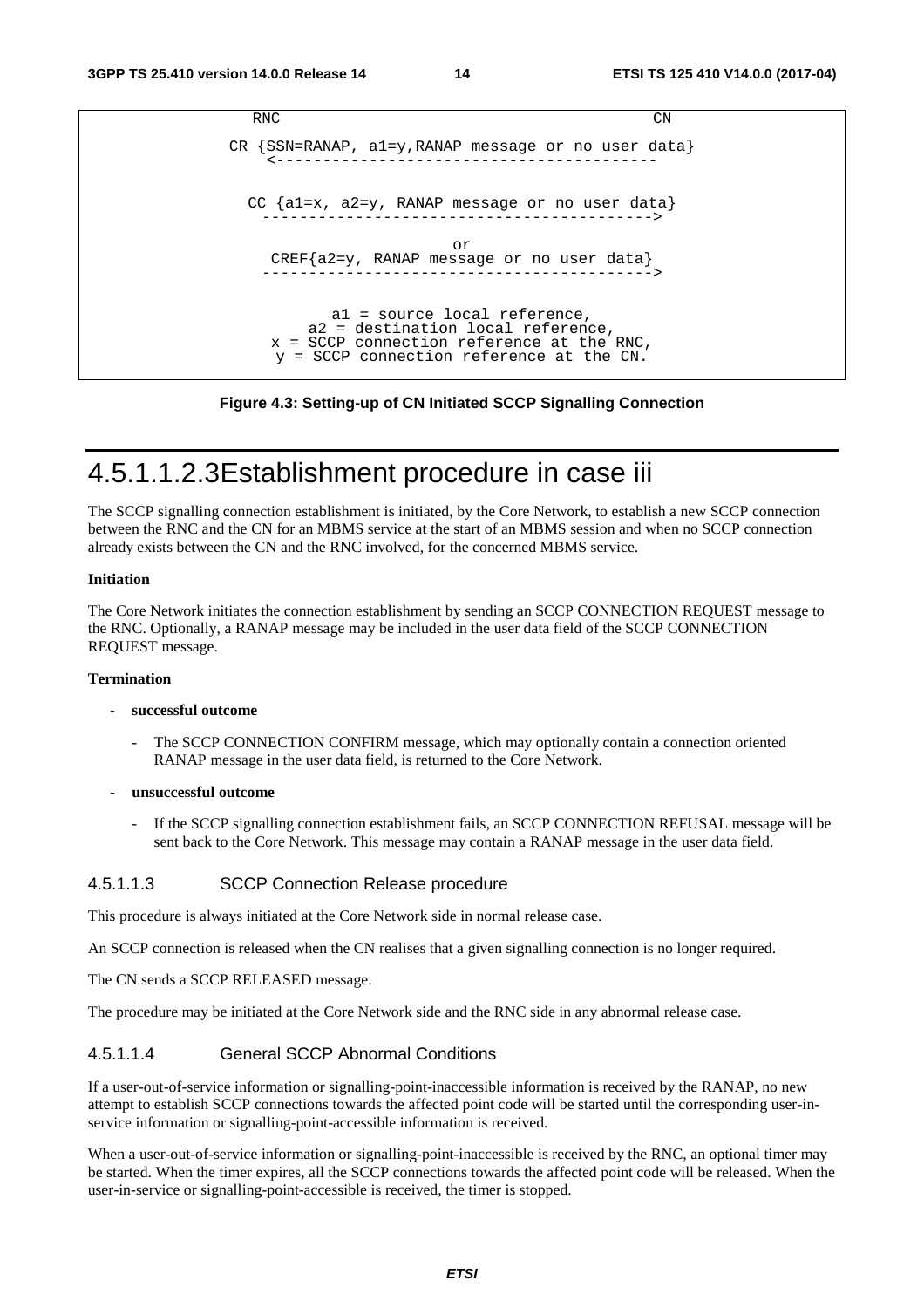If for any reason an SCCP connection is released, the optional timer expires or a connection refusal is received while any of the RANAP procedures are being performed or while a dedicated resource is still allocated, the following actions are taken:

#### **At RNC:**

- Any RNC procedure relating to that connection is abandoned.
- The UTRAN resources allocated to the connection are released.

#### **At Core Network:**

The resources associated with the SCCP connection are cleared as soon as possible.

#### 4.5.1.2 Use of MTP3b

- For a given MSC, the RNC shall be able to access RANAP and ALCAP either under the same MTP3b (IETF RFC 3332 [18]) destination point code, or under different point codes;
- For a given RNC, the MSC shall be able to access RANAP and ALCAP either under the same MTP3b destination point code, or under different point codes.

#### 4.5.2 Use of Transport Network User Plane as User Data Bearer

#### 4.5.2.1 Use of AAL2

In the ATM transport option AAL2 is used as the user data bearer towards the CS domain.

Q.2630.2 is used as the protocol for dynamically setup AAL-2 connections over Iu towards the CS domain. Q.2630.2 adds new optional capabilities to Q.2630.1.

#### 4.5.2.2 Use of GTP-U

GTP-U is used as the user data bearer towards the PS domain.

RANAP Signalling is used to establish, modify and release the GTP-U tunnels towards the PS domain.

#### 4.5.2.3 Use of RTP

RTP/UDP/IP (IETF RFC 1889 [19]/ IETF RFC 768 [20]/ IETF RFC 791[22]) is used as the user data bearer towards the CS domain in the IP transport option. The use of RTCP (IETF RFC 1889 [19]) is optional.

RANAP Signalling is used to establish, modify and release RTP sessions towards the CS domain.

#### 4.5.3 Use of Transport Network User Plane on Iu-BC

TCP/IP (IETF RFC 793[21]/ IETF RFC 791[22]) is used as the bearer for the radio network layer protocol over Iu-BC.

The TCP connection is normally established by the CN using standard TCP procedures.

A new TCP connection is established by the RNC only when there is information (e.g. failure or restart indications) that needs to be sent from RNC to the CN, and there is no existing TCP connection. The RNC shall establish the connection using standard TCP procedures.

The node that established the connection shall release the TCP connection.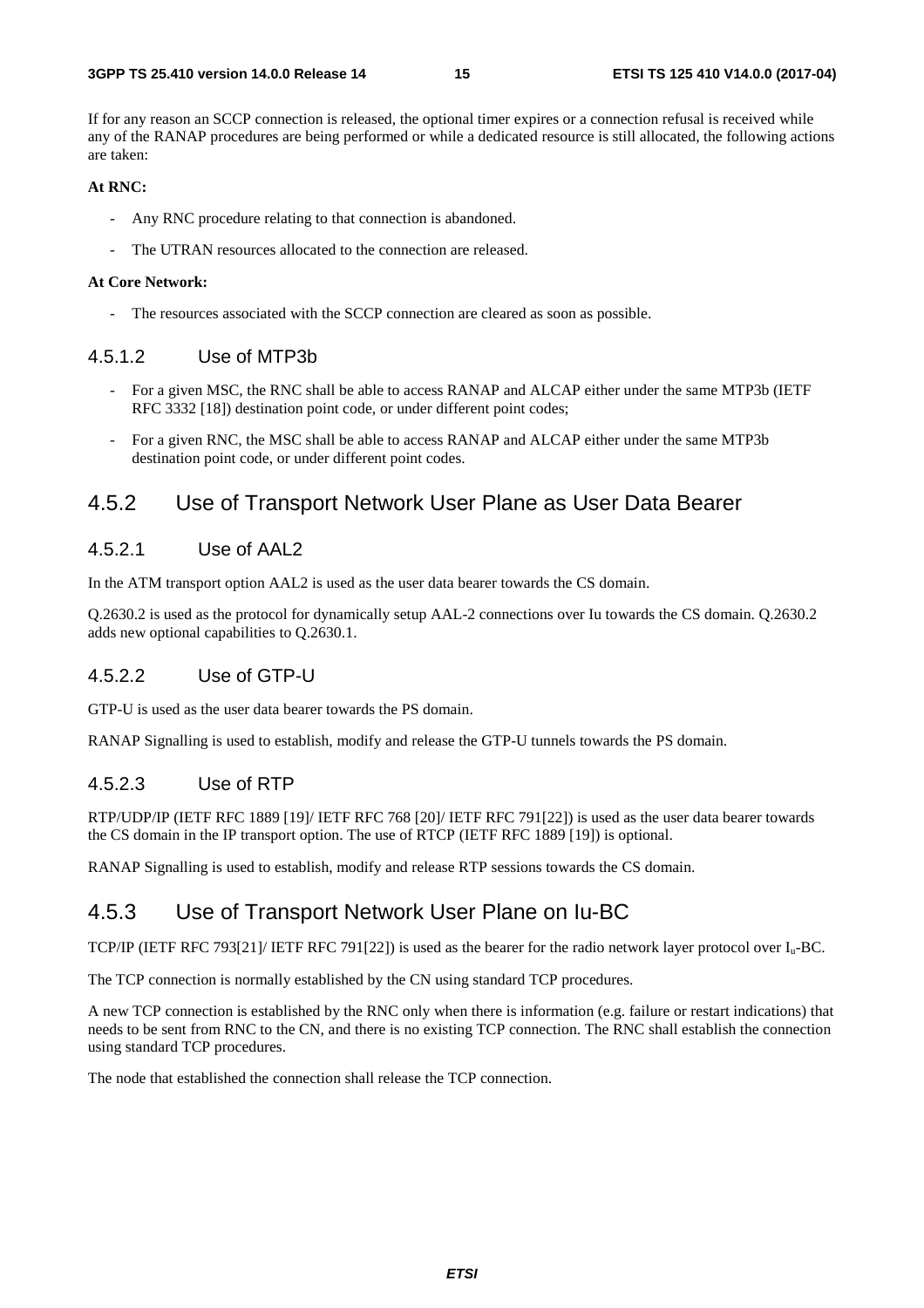# 5 Functions of the Iu Interface Protocols & Functional Split

# 5.1 General

This subclause defines the functional split between the core network and the UMTS radio access network. In addition, the possible interaction between the functions is defined. The functional split is shown in table 5.1.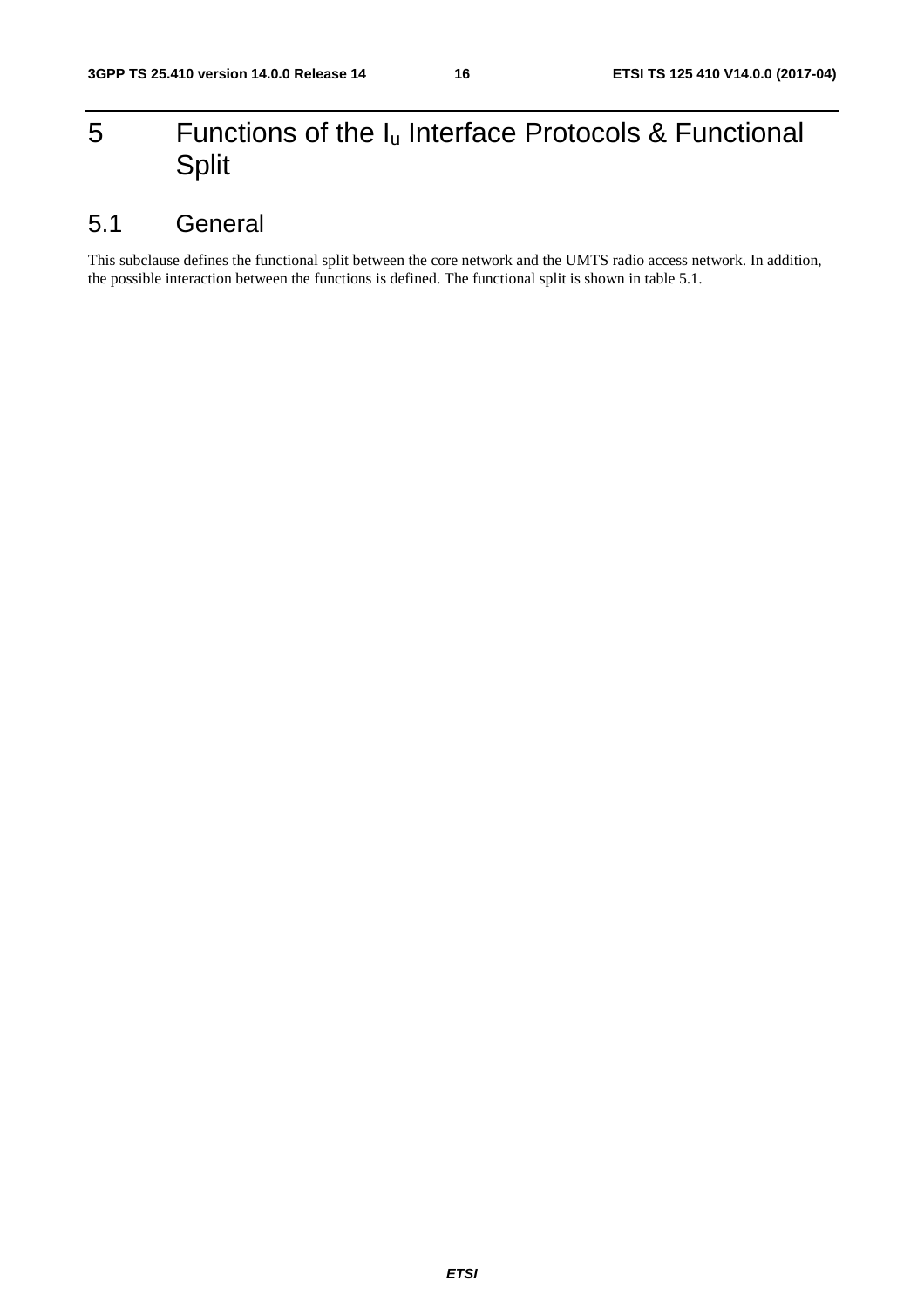### **Table 5.1: Iu interface functional split**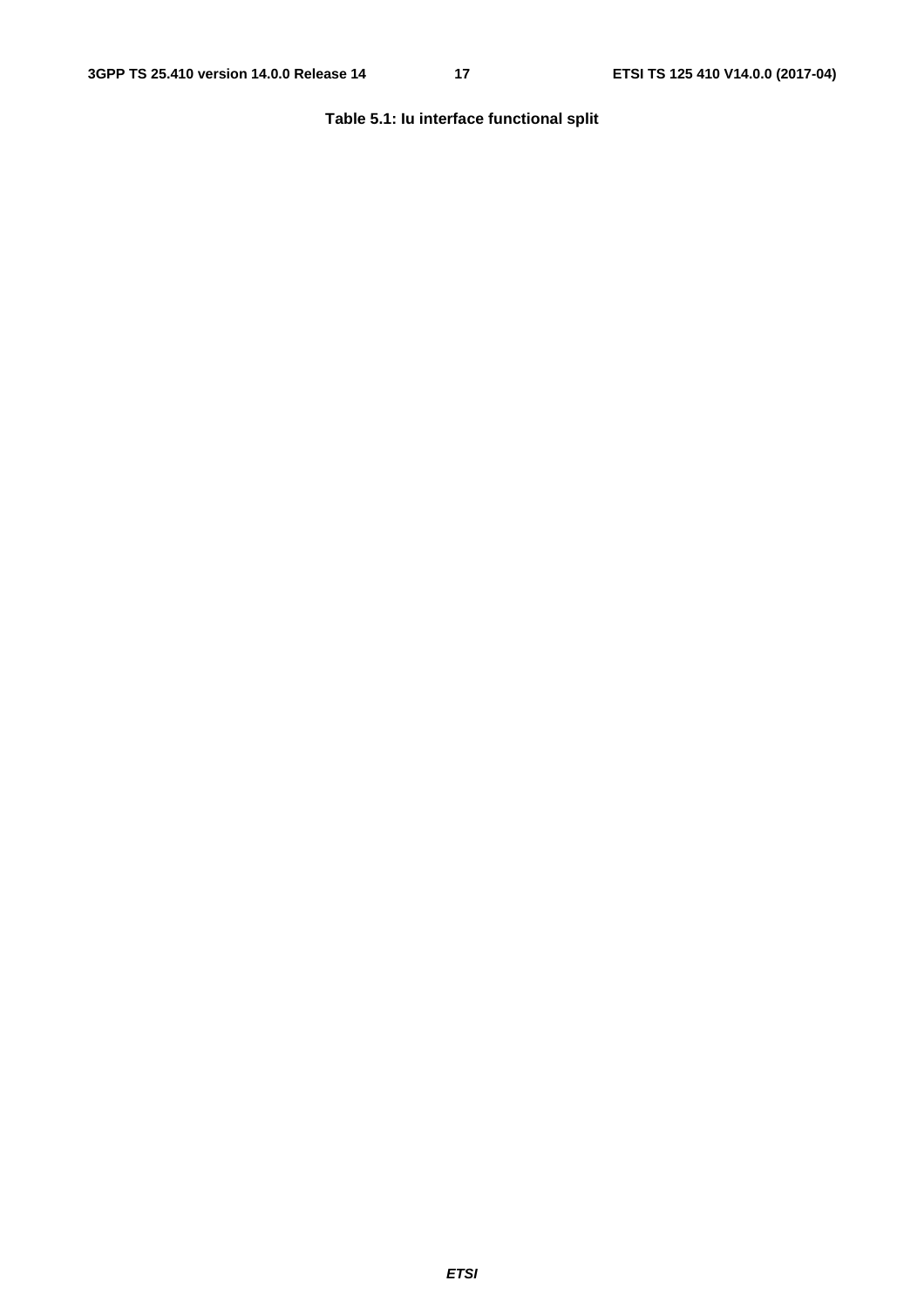| <b>RAB management functions:</b><br>RAB establishment, modification and release<br>х<br>$\frac{\mathsf{x}}{\mathsf{x}}$<br>RAB characteristics mapping $I_u$ transmission<br>bearers<br>RAB characteristics mapping Uu bearers<br>Χ<br>X<br>RAB queuing, pre-emption and priority<br>х<br><b>Radio Resource Management functions:</b><br>Radio Resource admission control<br>X<br>$\overline{\mathsf{x}}$<br><b>Broadcast Information</b><br>x<br>Iu link Management functions:<br>Χ<br>X<br>I <sub>u</sub> signalling link management<br>X<br>ATM VC management<br>Χ<br>AAL2 establish and release<br>X<br>Χ<br>$\frac{X}{X}$<br>$\frac{\overline{x}}{\overline{x}}$<br>AAL5 management<br>GTP-U Tunnels management<br>$\overline{\mathsf{x}}$<br>$\overline{\mathsf{x}}$<br><b>TCP Management</b><br>Χ<br><b>Buffer Management</b><br>Iu U-plane (RNL) Management:<br>I <sub>u</sub> U-plane frame protocol management<br>X.<br>X<br>Iu U-plane frame protocol initialization<br><b>Mobility management functions:</b><br>Location information reporting<br>Χ<br>х<br><b>Handover and Relocation</b><br>Inter RNC hard HO, lur not used or not available<br>х<br>х<br>$\overline{\mathsf{x}}$<br>X<br>Serving RNS Relocation (intra/inter MSC)<br>X<br>X<br>Inter system hard HO (UMTS-GSM)<br>$\overline{\mathsf{x}}$<br>$\overline{\mathsf{x}}$<br>Inter system Change (UMTS-GSM)<br>$\overline{\mathsf{x}}$<br>Paging Triggering<br>X<br><b>GERAN System Information Retrieval</b><br>Χ<br><b>Security Functions:</b><br>Data confidentiality<br>Radio interface ciphering<br>Χ<br>Ciphering key management<br>X<br>$\overline{\mathsf{x}}$<br>User identity confidentiality<br>X<br>Data integrity<br>Integrity checking<br>х<br>Χ<br>Integrity key management<br><b>Service and Network Access functions:</b><br>CN Signalling data<br>Χ<br>х<br>$\overline{\mathsf{x}}$<br>Data Volume Reporting<br>$\overline{\mathsf{x}}$<br><b>UE Tracing</b><br>х<br>$\overline{\mathsf{x}}$<br>$\overline{\mathsf{x}}$<br><b>MDT</b><br>X<br>Χ<br>Location reporting<br>X<br>X<br>QoE<br>Iu Co-ordination functions:<br>Paging co-ordination<br>Χ<br>Χ<br><b>NAS Node Selection Function</b><br>X<br>$\overline{\mathsf{x}}$<br>Χ<br><b>MOCN Rerouting Function</b><br>$\overline{\mathsf{x}}$<br>X<br>SIPTO at lu-PS<br>X<br>X<br>SIPTO at the Local Network with Standalone GW<br><b>MBMS functions</b><br>X<br>Χ<br>$\overline{\mathsf{x}}$<br>$\overline{\mathsf{x}}$<br><b>MBMS RAB Management</b><br>$\overline{\mathsf{x}}$<br>$\overline{\mathsf{x}}$<br><b>MBMS UE Linking Function</b><br>$\overline{\mathsf{x}}$<br>$\overline{\mathsf{x}}$<br><b>MBMS Registration Control Function</b> | <b>Function</b>              | <b>UTRAN</b>            | <b>CN</b>               |
|--------------------------------------------------------------------------------------------------------------------------------------------------------------------------------------------------------------------------------------------------------------------------------------------------------------------------------------------------------------------------------------------------------------------------------------------------------------------------------------------------------------------------------------------------------------------------------------------------------------------------------------------------------------------------------------------------------------------------------------------------------------------------------------------------------------------------------------------------------------------------------------------------------------------------------------------------------------------------------------------------------------------------------------------------------------------------------------------------------------------------------------------------------------------------------------------------------------------------------------------------------------------------------------------------------------------------------------------------------------------------------------------------------------------------------------------------------------------------------------------------------------------------------------------------------------------------------------------------------------------------------------------------------------------------------------------------------------------------------------------------------------------------------------------------------------------------------------------------------------------------------------------------------------------------------------------------------------------------------------------------------------------------------------------------------------------------------------------------------------------------------------------------------------------------------------------------------------------------------------------------------------------------------------------------------------------------------------------------------------------------------------------------------------------------------------------------------------------------------------------------------------------------------------------------------------------------------------------------------------------------------------------------------------------------------------------------|------------------------------|-------------------------|-------------------------|
|                                                                                                                                                                                                                                                                                                                                                                                                                                                                                                                                                                                                                                                                                                                                                                                                                                                                                                                                                                                                                                                                                                                                                                                                                                                                                                                                                                                                                                                                                                                                                                                                                                                                                                                                                                                                                                                                                                                                                                                                                                                                                                                                                                                                                                                                                                                                                                                                                                                                                                                                                                                                                                                                                                  |                              |                         |                         |
|                                                                                                                                                                                                                                                                                                                                                                                                                                                                                                                                                                                                                                                                                                                                                                                                                                                                                                                                                                                                                                                                                                                                                                                                                                                                                                                                                                                                                                                                                                                                                                                                                                                                                                                                                                                                                                                                                                                                                                                                                                                                                                                                                                                                                                                                                                                                                                                                                                                                                                                                                                                                                                                                                                  |                              |                         |                         |
|                                                                                                                                                                                                                                                                                                                                                                                                                                                                                                                                                                                                                                                                                                                                                                                                                                                                                                                                                                                                                                                                                                                                                                                                                                                                                                                                                                                                                                                                                                                                                                                                                                                                                                                                                                                                                                                                                                                                                                                                                                                                                                                                                                                                                                                                                                                                                                                                                                                                                                                                                                                                                                                                                                  |                              |                         |                         |
|                                                                                                                                                                                                                                                                                                                                                                                                                                                                                                                                                                                                                                                                                                                                                                                                                                                                                                                                                                                                                                                                                                                                                                                                                                                                                                                                                                                                                                                                                                                                                                                                                                                                                                                                                                                                                                                                                                                                                                                                                                                                                                                                                                                                                                                                                                                                                                                                                                                                                                                                                                                                                                                                                                  |                              |                         |                         |
|                                                                                                                                                                                                                                                                                                                                                                                                                                                                                                                                                                                                                                                                                                                                                                                                                                                                                                                                                                                                                                                                                                                                                                                                                                                                                                                                                                                                                                                                                                                                                                                                                                                                                                                                                                                                                                                                                                                                                                                                                                                                                                                                                                                                                                                                                                                                                                                                                                                                                                                                                                                                                                                                                                  |                              |                         |                         |
|                                                                                                                                                                                                                                                                                                                                                                                                                                                                                                                                                                                                                                                                                                                                                                                                                                                                                                                                                                                                                                                                                                                                                                                                                                                                                                                                                                                                                                                                                                                                                                                                                                                                                                                                                                                                                                                                                                                                                                                                                                                                                                                                                                                                                                                                                                                                                                                                                                                                                                                                                                                                                                                                                                  |                              |                         |                         |
|                                                                                                                                                                                                                                                                                                                                                                                                                                                                                                                                                                                                                                                                                                                                                                                                                                                                                                                                                                                                                                                                                                                                                                                                                                                                                                                                                                                                                                                                                                                                                                                                                                                                                                                                                                                                                                                                                                                                                                                                                                                                                                                                                                                                                                                                                                                                                                                                                                                                                                                                                                                                                                                                                                  |                              |                         |                         |
|                                                                                                                                                                                                                                                                                                                                                                                                                                                                                                                                                                                                                                                                                                                                                                                                                                                                                                                                                                                                                                                                                                                                                                                                                                                                                                                                                                                                                                                                                                                                                                                                                                                                                                                                                                                                                                                                                                                                                                                                                                                                                                                                                                                                                                                                                                                                                                                                                                                                                                                                                                                                                                                                                                  |                              |                         |                         |
|                                                                                                                                                                                                                                                                                                                                                                                                                                                                                                                                                                                                                                                                                                                                                                                                                                                                                                                                                                                                                                                                                                                                                                                                                                                                                                                                                                                                                                                                                                                                                                                                                                                                                                                                                                                                                                                                                                                                                                                                                                                                                                                                                                                                                                                                                                                                                                                                                                                                                                                                                                                                                                                                                                  |                              |                         |                         |
|                                                                                                                                                                                                                                                                                                                                                                                                                                                                                                                                                                                                                                                                                                                                                                                                                                                                                                                                                                                                                                                                                                                                                                                                                                                                                                                                                                                                                                                                                                                                                                                                                                                                                                                                                                                                                                                                                                                                                                                                                                                                                                                                                                                                                                                                                                                                                                                                                                                                                                                                                                                                                                                                                                  |                              |                         |                         |
|                                                                                                                                                                                                                                                                                                                                                                                                                                                                                                                                                                                                                                                                                                                                                                                                                                                                                                                                                                                                                                                                                                                                                                                                                                                                                                                                                                                                                                                                                                                                                                                                                                                                                                                                                                                                                                                                                                                                                                                                                                                                                                                                                                                                                                                                                                                                                                                                                                                                                                                                                                                                                                                                                                  |                              |                         |                         |
|                                                                                                                                                                                                                                                                                                                                                                                                                                                                                                                                                                                                                                                                                                                                                                                                                                                                                                                                                                                                                                                                                                                                                                                                                                                                                                                                                                                                                                                                                                                                                                                                                                                                                                                                                                                                                                                                                                                                                                                                                                                                                                                                                                                                                                                                                                                                                                                                                                                                                                                                                                                                                                                                                                  |                              |                         |                         |
|                                                                                                                                                                                                                                                                                                                                                                                                                                                                                                                                                                                                                                                                                                                                                                                                                                                                                                                                                                                                                                                                                                                                                                                                                                                                                                                                                                                                                                                                                                                                                                                                                                                                                                                                                                                                                                                                                                                                                                                                                                                                                                                                                                                                                                                                                                                                                                                                                                                                                                                                                                                                                                                                                                  |                              |                         |                         |
|                                                                                                                                                                                                                                                                                                                                                                                                                                                                                                                                                                                                                                                                                                                                                                                                                                                                                                                                                                                                                                                                                                                                                                                                                                                                                                                                                                                                                                                                                                                                                                                                                                                                                                                                                                                                                                                                                                                                                                                                                                                                                                                                                                                                                                                                                                                                                                                                                                                                                                                                                                                                                                                                                                  |                              |                         |                         |
|                                                                                                                                                                                                                                                                                                                                                                                                                                                                                                                                                                                                                                                                                                                                                                                                                                                                                                                                                                                                                                                                                                                                                                                                                                                                                                                                                                                                                                                                                                                                                                                                                                                                                                                                                                                                                                                                                                                                                                                                                                                                                                                                                                                                                                                                                                                                                                                                                                                                                                                                                                                                                                                                                                  |                              |                         |                         |
|                                                                                                                                                                                                                                                                                                                                                                                                                                                                                                                                                                                                                                                                                                                                                                                                                                                                                                                                                                                                                                                                                                                                                                                                                                                                                                                                                                                                                                                                                                                                                                                                                                                                                                                                                                                                                                                                                                                                                                                                                                                                                                                                                                                                                                                                                                                                                                                                                                                                                                                                                                                                                                                                                                  |                              |                         |                         |
|                                                                                                                                                                                                                                                                                                                                                                                                                                                                                                                                                                                                                                                                                                                                                                                                                                                                                                                                                                                                                                                                                                                                                                                                                                                                                                                                                                                                                                                                                                                                                                                                                                                                                                                                                                                                                                                                                                                                                                                                                                                                                                                                                                                                                                                                                                                                                                                                                                                                                                                                                                                                                                                                                                  |                              |                         |                         |
|                                                                                                                                                                                                                                                                                                                                                                                                                                                                                                                                                                                                                                                                                                                                                                                                                                                                                                                                                                                                                                                                                                                                                                                                                                                                                                                                                                                                                                                                                                                                                                                                                                                                                                                                                                                                                                                                                                                                                                                                                                                                                                                                                                                                                                                                                                                                                                                                                                                                                                                                                                                                                                                                                                  |                              |                         |                         |
|                                                                                                                                                                                                                                                                                                                                                                                                                                                                                                                                                                                                                                                                                                                                                                                                                                                                                                                                                                                                                                                                                                                                                                                                                                                                                                                                                                                                                                                                                                                                                                                                                                                                                                                                                                                                                                                                                                                                                                                                                                                                                                                                                                                                                                                                                                                                                                                                                                                                                                                                                                                                                                                                                                  |                              |                         |                         |
|                                                                                                                                                                                                                                                                                                                                                                                                                                                                                                                                                                                                                                                                                                                                                                                                                                                                                                                                                                                                                                                                                                                                                                                                                                                                                                                                                                                                                                                                                                                                                                                                                                                                                                                                                                                                                                                                                                                                                                                                                                                                                                                                                                                                                                                                                                                                                                                                                                                                                                                                                                                                                                                                                                  |                              |                         |                         |
|                                                                                                                                                                                                                                                                                                                                                                                                                                                                                                                                                                                                                                                                                                                                                                                                                                                                                                                                                                                                                                                                                                                                                                                                                                                                                                                                                                                                                                                                                                                                                                                                                                                                                                                                                                                                                                                                                                                                                                                                                                                                                                                                                                                                                                                                                                                                                                                                                                                                                                                                                                                                                                                                                                  |                              |                         |                         |
|                                                                                                                                                                                                                                                                                                                                                                                                                                                                                                                                                                                                                                                                                                                                                                                                                                                                                                                                                                                                                                                                                                                                                                                                                                                                                                                                                                                                                                                                                                                                                                                                                                                                                                                                                                                                                                                                                                                                                                                                                                                                                                                                                                                                                                                                                                                                                                                                                                                                                                                                                                                                                                                                                                  |                              |                         |                         |
|                                                                                                                                                                                                                                                                                                                                                                                                                                                                                                                                                                                                                                                                                                                                                                                                                                                                                                                                                                                                                                                                                                                                                                                                                                                                                                                                                                                                                                                                                                                                                                                                                                                                                                                                                                                                                                                                                                                                                                                                                                                                                                                                                                                                                                                                                                                                                                                                                                                                                                                                                                                                                                                                                                  |                              |                         |                         |
|                                                                                                                                                                                                                                                                                                                                                                                                                                                                                                                                                                                                                                                                                                                                                                                                                                                                                                                                                                                                                                                                                                                                                                                                                                                                                                                                                                                                                                                                                                                                                                                                                                                                                                                                                                                                                                                                                                                                                                                                                                                                                                                                                                                                                                                                                                                                                                                                                                                                                                                                                                                                                                                                                                  |                              |                         |                         |
|                                                                                                                                                                                                                                                                                                                                                                                                                                                                                                                                                                                                                                                                                                                                                                                                                                                                                                                                                                                                                                                                                                                                                                                                                                                                                                                                                                                                                                                                                                                                                                                                                                                                                                                                                                                                                                                                                                                                                                                                                                                                                                                                                                                                                                                                                                                                                                                                                                                                                                                                                                                                                                                                                                  |                              |                         |                         |
|                                                                                                                                                                                                                                                                                                                                                                                                                                                                                                                                                                                                                                                                                                                                                                                                                                                                                                                                                                                                                                                                                                                                                                                                                                                                                                                                                                                                                                                                                                                                                                                                                                                                                                                                                                                                                                                                                                                                                                                                                                                                                                                                                                                                                                                                                                                                                                                                                                                                                                                                                                                                                                                                                                  |                              |                         |                         |
|                                                                                                                                                                                                                                                                                                                                                                                                                                                                                                                                                                                                                                                                                                                                                                                                                                                                                                                                                                                                                                                                                                                                                                                                                                                                                                                                                                                                                                                                                                                                                                                                                                                                                                                                                                                                                                                                                                                                                                                                                                                                                                                                                                                                                                                                                                                                                                                                                                                                                                                                                                                                                                                                                                  |                              |                         |                         |
|                                                                                                                                                                                                                                                                                                                                                                                                                                                                                                                                                                                                                                                                                                                                                                                                                                                                                                                                                                                                                                                                                                                                                                                                                                                                                                                                                                                                                                                                                                                                                                                                                                                                                                                                                                                                                                                                                                                                                                                                                                                                                                                                                                                                                                                                                                                                                                                                                                                                                                                                                                                                                                                                                                  |                              |                         |                         |
|                                                                                                                                                                                                                                                                                                                                                                                                                                                                                                                                                                                                                                                                                                                                                                                                                                                                                                                                                                                                                                                                                                                                                                                                                                                                                                                                                                                                                                                                                                                                                                                                                                                                                                                                                                                                                                                                                                                                                                                                                                                                                                                                                                                                                                                                                                                                                                                                                                                                                                                                                                                                                                                                                                  |                              |                         |                         |
|                                                                                                                                                                                                                                                                                                                                                                                                                                                                                                                                                                                                                                                                                                                                                                                                                                                                                                                                                                                                                                                                                                                                                                                                                                                                                                                                                                                                                                                                                                                                                                                                                                                                                                                                                                                                                                                                                                                                                                                                                                                                                                                                                                                                                                                                                                                                                                                                                                                                                                                                                                                                                                                                                                  |                              |                         |                         |
|                                                                                                                                                                                                                                                                                                                                                                                                                                                                                                                                                                                                                                                                                                                                                                                                                                                                                                                                                                                                                                                                                                                                                                                                                                                                                                                                                                                                                                                                                                                                                                                                                                                                                                                                                                                                                                                                                                                                                                                                                                                                                                                                                                                                                                                                                                                                                                                                                                                                                                                                                                                                                                                                                                  |                              |                         |                         |
|                                                                                                                                                                                                                                                                                                                                                                                                                                                                                                                                                                                                                                                                                                                                                                                                                                                                                                                                                                                                                                                                                                                                                                                                                                                                                                                                                                                                                                                                                                                                                                                                                                                                                                                                                                                                                                                                                                                                                                                                                                                                                                                                                                                                                                                                                                                                                                                                                                                                                                                                                                                                                                                                                                  |                              |                         |                         |
|                                                                                                                                                                                                                                                                                                                                                                                                                                                                                                                                                                                                                                                                                                                                                                                                                                                                                                                                                                                                                                                                                                                                                                                                                                                                                                                                                                                                                                                                                                                                                                                                                                                                                                                                                                                                                                                                                                                                                                                                                                                                                                                                                                                                                                                                                                                                                                                                                                                                                                                                                                                                                                                                                                  |                              |                         |                         |
|                                                                                                                                                                                                                                                                                                                                                                                                                                                                                                                                                                                                                                                                                                                                                                                                                                                                                                                                                                                                                                                                                                                                                                                                                                                                                                                                                                                                                                                                                                                                                                                                                                                                                                                                                                                                                                                                                                                                                                                                                                                                                                                                                                                                                                                                                                                                                                                                                                                                                                                                                                                                                                                                                                  |                              |                         |                         |
|                                                                                                                                                                                                                                                                                                                                                                                                                                                                                                                                                                                                                                                                                                                                                                                                                                                                                                                                                                                                                                                                                                                                                                                                                                                                                                                                                                                                                                                                                                                                                                                                                                                                                                                                                                                                                                                                                                                                                                                                                                                                                                                                                                                                                                                                                                                                                                                                                                                                                                                                                                                                                                                                                                  |                              |                         |                         |
|                                                                                                                                                                                                                                                                                                                                                                                                                                                                                                                                                                                                                                                                                                                                                                                                                                                                                                                                                                                                                                                                                                                                                                                                                                                                                                                                                                                                                                                                                                                                                                                                                                                                                                                                                                                                                                                                                                                                                                                                                                                                                                                                                                                                                                                                                                                                                                                                                                                                                                                                                                                                                                                                                                  |                              |                         |                         |
|                                                                                                                                                                                                                                                                                                                                                                                                                                                                                                                                                                                                                                                                                                                                                                                                                                                                                                                                                                                                                                                                                                                                                                                                                                                                                                                                                                                                                                                                                                                                                                                                                                                                                                                                                                                                                                                                                                                                                                                                                                                                                                                                                                                                                                                                                                                                                                                                                                                                                                                                                                                                                                                                                                  |                              |                         |                         |
|                                                                                                                                                                                                                                                                                                                                                                                                                                                                                                                                                                                                                                                                                                                                                                                                                                                                                                                                                                                                                                                                                                                                                                                                                                                                                                                                                                                                                                                                                                                                                                                                                                                                                                                                                                                                                                                                                                                                                                                                                                                                                                                                                                                                                                                                                                                                                                                                                                                                                                                                                                                                                                                                                                  |                              |                         |                         |
|                                                                                                                                                                                                                                                                                                                                                                                                                                                                                                                                                                                                                                                                                                                                                                                                                                                                                                                                                                                                                                                                                                                                                                                                                                                                                                                                                                                                                                                                                                                                                                                                                                                                                                                                                                                                                                                                                                                                                                                                                                                                                                                                                                                                                                                                                                                                                                                                                                                                                                                                                                                                                                                                                                  |                              |                         |                         |
|                                                                                                                                                                                                                                                                                                                                                                                                                                                                                                                                                                                                                                                                                                                                                                                                                                                                                                                                                                                                                                                                                                                                                                                                                                                                                                                                                                                                                                                                                                                                                                                                                                                                                                                                                                                                                                                                                                                                                                                                                                                                                                                                                                                                                                                                                                                                                                                                                                                                                                                                                                                                                                                                                                  |                              |                         |                         |
|                                                                                                                                                                                                                                                                                                                                                                                                                                                                                                                                                                                                                                                                                                                                                                                                                                                                                                                                                                                                                                                                                                                                                                                                                                                                                                                                                                                                                                                                                                                                                                                                                                                                                                                                                                                                                                                                                                                                                                                                                                                                                                                                                                                                                                                                                                                                                                                                                                                                                                                                                                                                                                                                                                  |                              |                         |                         |
|                                                                                                                                                                                                                                                                                                                                                                                                                                                                                                                                                                                                                                                                                                                                                                                                                                                                                                                                                                                                                                                                                                                                                                                                                                                                                                                                                                                                                                                                                                                                                                                                                                                                                                                                                                                                                                                                                                                                                                                                                                                                                                                                                                                                                                                                                                                                                                                                                                                                                                                                                                                                                                                                                                  |                              |                         |                         |
|                                                                                                                                                                                                                                                                                                                                                                                                                                                                                                                                                                                                                                                                                                                                                                                                                                                                                                                                                                                                                                                                                                                                                                                                                                                                                                                                                                                                                                                                                                                                                                                                                                                                                                                                                                                                                                                                                                                                                                                                                                                                                                                                                                                                                                                                                                                                                                                                                                                                                                                                                                                                                                                                                                  |                              |                         |                         |
|                                                                                                                                                                                                                                                                                                                                                                                                                                                                                                                                                                                                                                                                                                                                                                                                                                                                                                                                                                                                                                                                                                                                                                                                                                                                                                                                                                                                                                                                                                                                                                                                                                                                                                                                                                                                                                                                                                                                                                                                                                                                                                                                                                                                                                                                                                                                                                                                                                                                                                                                                                                                                                                                                                  |                              |                         |                         |
|                                                                                                                                                                                                                                                                                                                                                                                                                                                                                                                                                                                                                                                                                                                                                                                                                                                                                                                                                                                                                                                                                                                                                                                                                                                                                                                                                                                                                                                                                                                                                                                                                                                                                                                                                                                                                                                                                                                                                                                                                                                                                                                                                                                                                                                                                                                                                                                                                                                                                                                                                                                                                                                                                                  |                              |                         |                         |
|                                                                                                                                                                                                                                                                                                                                                                                                                                                                                                                                                                                                                                                                                                                                                                                                                                                                                                                                                                                                                                                                                                                                                                                                                                                                                                                                                                                                                                                                                                                                                                                                                                                                                                                                                                                                                                                                                                                                                                                                                                                                                                                                                                                                                                                                                                                                                                                                                                                                                                                                                                                                                                                                                                  |                              |                         |                         |
|                                                                                                                                                                                                                                                                                                                                                                                                                                                                                                                                                                                                                                                                                                                                                                                                                                                                                                                                                                                                                                                                                                                                                                                                                                                                                                                                                                                                                                                                                                                                                                                                                                                                                                                                                                                                                                                                                                                                                                                                                                                                                                                                                                                                                                                                                                                                                                                                                                                                                                                                                                                                                                                                                                  |                              |                         |                         |
|                                                                                                                                                                                                                                                                                                                                                                                                                                                                                                                                                                                                                                                                                                                                                                                                                                                                                                                                                                                                                                                                                                                                                                                                                                                                                                                                                                                                                                                                                                                                                                                                                                                                                                                                                                                                                                                                                                                                                                                                                                                                                                                                                                                                                                                                                                                                                                                                                                                                                                                                                                                                                                                                                                  |                              |                         |                         |
|                                                                                                                                                                                                                                                                                                                                                                                                                                                                                                                                                                                                                                                                                                                                                                                                                                                                                                                                                                                                                                                                                                                                                                                                                                                                                                                                                                                                                                                                                                                                                                                                                                                                                                                                                                                                                                                                                                                                                                                                                                                                                                                                                                                                                                                                                                                                                                                                                                                                                                                                                                                                                                                                                                  |                              |                         |                         |
|                                                                                                                                                                                                                                                                                                                                                                                                                                                                                                                                                                                                                                                                                                                                                                                                                                                                                                                                                                                                                                                                                                                                                                                                                                                                                                                                                                                                                                                                                                                                                                                                                                                                                                                                                                                                                                                                                                                                                                                                                                                                                                                                                                                                                                                                                                                                                                                                                                                                                                                                                                                                                                                                                                  |                              |                         |                         |
|                                                                                                                                                                                                                                                                                                                                                                                                                                                                                                                                                                                                                                                                                                                                                                                                                                                                                                                                                                                                                                                                                                                                                                                                                                                                                                                                                                                                                                                                                                                                                                                                                                                                                                                                                                                                                                                                                                                                                                                                                                                                                                                                                                                                                                                                                                                                                                                                                                                                                                                                                                                                                                                                                                  |                              |                         |                         |
|                                                                                                                                                                                                                                                                                                                                                                                                                                                                                                                                                                                                                                                                                                                                                                                                                                                                                                                                                                                                                                                                                                                                                                                                                                                                                                                                                                                                                                                                                                                                                                                                                                                                                                                                                                                                                                                                                                                                                                                                                                                                                                                                                                                                                                                                                                                                                                                                                                                                                                                                                                                                                                                                                                  |                              |                         |                         |
|                                                                                                                                                                                                                                                                                                                                                                                                                                                                                                                                                                                                                                                                                                                                                                                                                                                                                                                                                                                                                                                                                                                                                                                                                                                                                                                                                                                                                                                                                                                                                                                                                                                                                                                                                                                                                                                                                                                                                                                                                                                                                                                                                                                                                                                                                                                                                                                                                                                                                                                                                                                                                                                                                                  |                              |                         |                         |
|                                                                                                                                                                                                                                                                                                                                                                                                                                                                                                                                                                                                                                                                                                                                                                                                                                                                                                                                                                                                                                                                                                                                                                                                                                                                                                                                                                                                                                                                                                                                                                                                                                                                                                                                                                                                                                                                                                                                                                                                                                                                                                                                                                                                                                                                                                                                                                                                                                                                                                                                                                                                                                                                                                  |                              |                         |                         |
|                                                                                                                                                                                                                                                                                                                                                                                                                                                                                                                                                                                                                                                                                                                                                                                                                                                                                                                                                                                                                                                                                                                                                                                                                                                                                                                                                                                                                                                                                                                                                                                                                                                                                                                                                                                                                                                                                                                                                                                                                                                                                                                                                                                                                                                                                                                                                                                                                                                                                                                                                                                                                                                                                                  |                              |                         |                         |
|                                                                                                                                                                                                                                                                                                                                                                                                                                                                                                                                                                                                                                                                                                                                                                                                                                                                                                                                                                                                                                                                                                                                                                                                                                                                                                                                                                                                                                                                                                                                                                                                                                                                                                                                                                                                                                                                                                                                                                                                                                                                                                                                                                                                                                                                                                                                                                                                                                                                                                                                                                                                                                                                                                  |                              |                         |                         |
|                                                                                                                                                                                                                                                                                                                                                                                                                                                                                                                                                                                                                                                                                                                                                                                                                                                                                                                                                                                                                                                                                                                                                                                                                                                                                                                                                                                                                                                                                                                                                                                                                                                                                                                                                                                                                                                                                                                                                                                                                                                                                                                                                                                                                                                                                                                                                                                                                                                                                                                                                                                                                                                                                                  |                              |                         |                         |
|                                                                                                                                                                                                                                                                                                                                                                                                                                                                                                                                                                                                                                                                                                                                                                                                                                                                                                                                                                                                                                                                                                                                                                                                                                                                                                                                                                                                                                                                                                                                                                                                                                                                                                                                                                                                                                                                                                                                                                                                                                                                                                                                                                                                                                                                                                                                                                                                                                                                                                                                                                                                                                                                                                  |                              |                         |                         |
|                                                                                                                                                                                                                                                                                                                                                                                                                                                                                                                                                                                                                                                                                                                                                                                                                                                                                                                                                                                                                                                                                                                                                                                                                                                                                                                                                                                                                                                                                                                                                                                                                                                                                                                                                                                                                                                                                                                                                                                                                                                                                                                                                                                                                                                                                                                                                                                                                                                                                                                                                                                                                                                                                                  |                              |                         |                         |
|                                                                                                                                                                                                                                                                                                                                                                                                                                                                                                                                                                                                                                                                                                                                                                                                                                                                                                                                                                                                                                                                                                                                                                                                                                                                                                                                                                                                                                                                                                                                                                                                                                                                                                                                                                                                                                                                                                                                                                                                                                                                                                                                                                                                                                                                                                                                                                                                                                                                                                                                                                                                                                                                                                  |                              |                         |                         |
|                                                                                                                                                                                                                                                                                                                                                                                                                                                                                                                                                                                                                                                                                                                                                                                                                                                                                                                                                                                                                                                                                                                                                                                                                                                                                                                                                                                                                                                                                                                                                                                                                                                                                                                                                                                                                                                                                                                                                                                                                                                                                                                                                                                                                                                                                                                                                                                                                                                                                                                                                                                                                                                                                                  |                              |                         |                         |
|                                                                                                                                                                                                                                                                                                                                                                                                                                                                                                                                                                                                                                                                                                                                                                                                                                                                                                                                                                                                                                                                                                                                                                                                                                                                                                                                                                                                                                                                                                                                                                                                                                                                                                                                                                                                                                                                                                                                                                                                                                                                                                                                                                                                                                                                                                                                                                                                                                                                                                                                                                                                                                                                                                  |                              |                         |                         |
|                                                                                                                                                                                                                                                                                                                                                                                                                                                                                                                                                                                                                                                                                                                                                                                                                                                                                                                                                                                                                                                                                                                                                                                                                                                                                                                                                                                                                                                                                                                                                                                                                                                                                                                                                                                                                                                                                                                                                                                                                                                                                                                                                                                                                                                                                                                                                                                                                                                                                                                                                                                                                                                                                                  | <b>MBMS Enquiry Function</b> | $\overline{\mathsf{x}}$ | $\overline{\mathsf{x}}$ |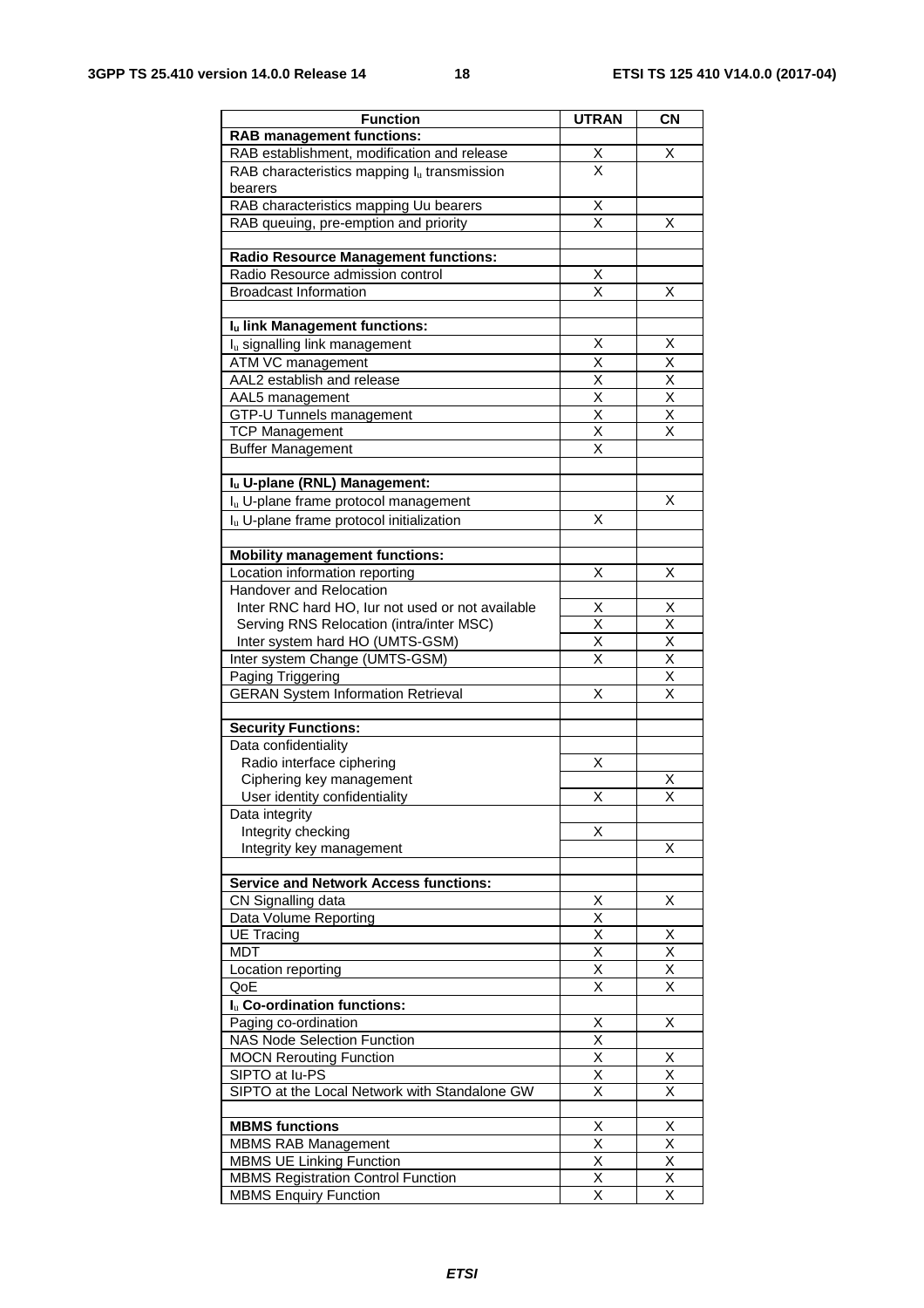### 5.2 RAB management Functions

#### 5.2.1 RAB establishment, modification and release function

The RAB, Radio Access Bearer, is defined to be set-up between UE and CN. Depending on subscription, service, requested QoS etc. different types of RABs will be used. It is the CN that controls towards the UTRAN the establishment, modification or release of a RAB. Furthermore, the CN selects the type of the transport bearer, i.e. ATM or IP.

The RAB identity is allocated by CN by mapping the value for the NAS Binding information (from the actual protocol IE for the respective CN domain) to the RAB ID as specified in TS 23.110 [3]. The RAB identity is globally significant on both the radio bearer and on the Iu bearer for a given UE in a particular CN domain.

RAB establishment, modification and release is a CN initiated function.

RAB establishment, modification and release is a UTRAN executed function.

RAB release request is a UTRAN initiated function, triggered when UTRAN e.g. fails to keep the RAB established with the UE.

### 5.2.2 RAB characteristics mapping to Uu bearers function

The RAB characteristics mapping function is used to map the radio access bearers to the Uu bearers. The mapping is performed during the establishment of the RAB. UTRAN shall perform the mapping between the bearers.

RAB mapping to Uu transmission bearers is a UTRAN function.

#### 5.2.3 RAB characteristics mapping to Iu transport bearers

The RAB characteristics mapping function is used to map the radio access bearers to the Iu interface transport bearers. The mapping is performed during the establishment of the RAB.

UTRAN shall perform this mapping between the bearers if AAL2 is used, since it is the UTRAN that establishes the AAL2 connections.

In case of RAB towards the PS domain, UTRAN shall perform the mapping between the radio access bearers and the IP layer.

RAB characteristics mapping to Iu transport bearers is a UTRAN function.

#### 5.2.4 RAB queuing, pre-emption and priority function

The allocation/retention priority level of a RAB is determined by the CN based on e.g. subscription information, QoS information etc. Accordingly, the CN shall request RAB establishment or modification with an indication of the priority level and the pre-emption capability of that RAB and the queuing vulnerability. Queuing and resource pre-emption shall be performed by UTRAN accordingly.

RAB queuing, pre-emption and allocation/retention priority handling is a UTRAN controlled function.

RAB queuing, pre-emption and allocation/retention priority setting is a CN function.

#### 5.3 Radio Resource Management over Iu

#### 5.3.1 Radio resource admission control

When UTRAN receives a request to establish or modify a radio access bearer from the CN, the current radio resource situation is analysed and the admission control either accepts or rejects the request. This is called "Radio resource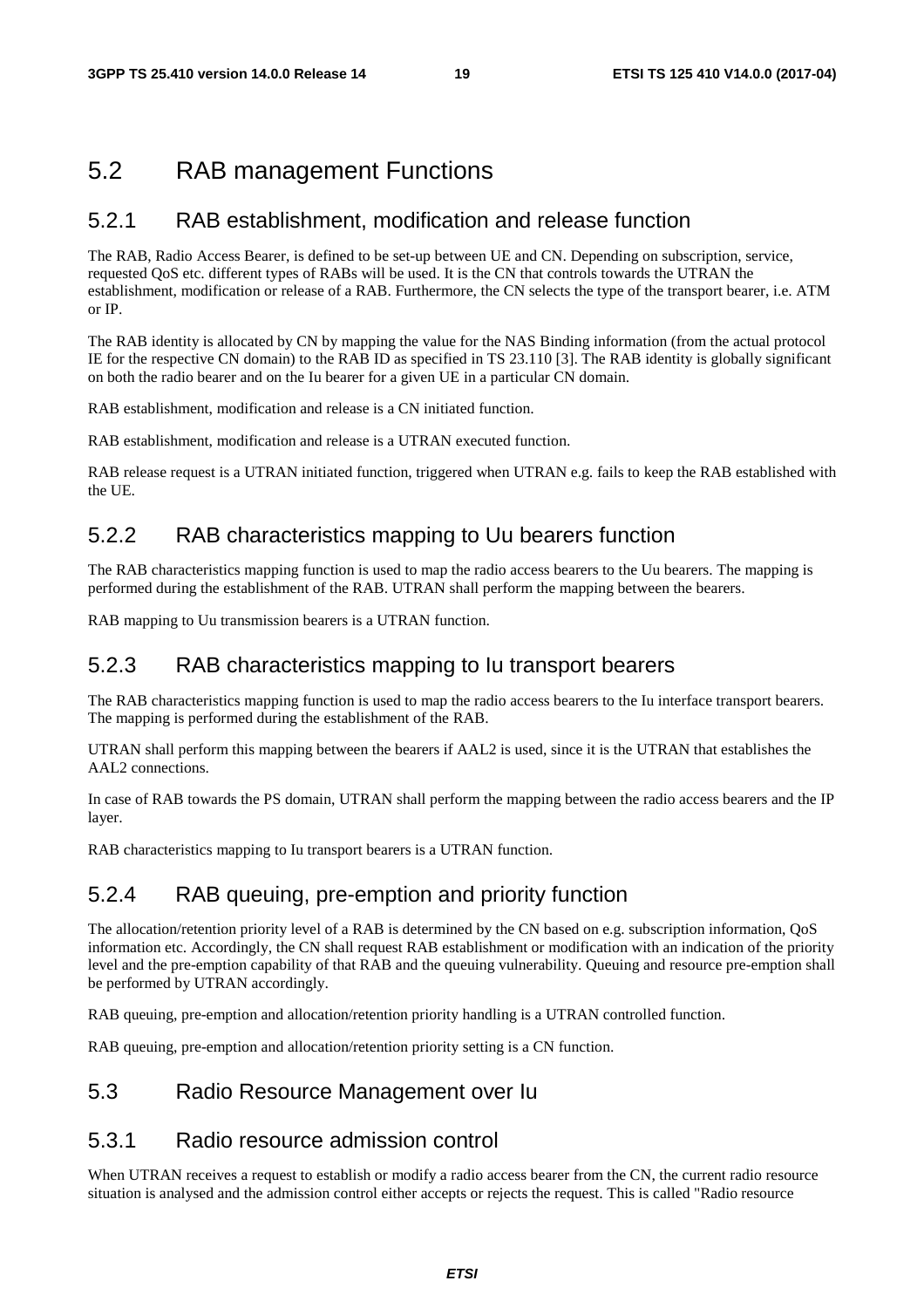admission control" and is handled by the UTRAN. If the request is queued, it is handled by the RAB queuing, preemption and priority function.

#### 5.3.2 Broadcast information management

This function consists in the broadcast from network toward UE of some information in the coverage area of the whole network or different parts of the network.

There are two kinds of Broadcast information management. UTRAN broadcast information, and Cell Broadcast information management. All UTRAN broadcast information management shall be handled locally within UTRAN. All Cell Broadcast information is controlled by CN and executed by UTRAN.

# 5.4 Iu link Management functions

#### 5.4.1 Iu Signalling Link Management function

The Iu signalling link management function provides a reliable transfer of the radio network signalling between UTRAN and CN. Both CN and UTRAN manage the function.

This function is in particular responsible for Iu signalling connection establishment, which can be established either by the CN or the RNC and for  $I_u$  signalling connection release, which is controlled by CN possibly upon UTRAN request.

### 5.4.2 ATM Virtual Connection Management function

This function refers to handling of ATM Virtual Connections (VCs) between CN and UTRAN.

This function shall be used to establish, maintain and release the ATM VCs. For permanent VCs, it is regarded to be an O&M function.

This function also includes the selection of a Virtual Circuit to be used for a particular RAB. The selection of ATM VC upon an Iu radio access bearer service request, shall be done by UTRAN. The selected VC shall fulfil the requirements of the request. The VC may consist of several sublinks: such as SCCP connections, AAL2 connections or IP flows.

### 5.4.3 AAL2 connection establish and release function

This function is used to establish and release the AAL type 2 connections between CN and UTRAN upon an Iu radio access bearer service request. Both UTRAN and CN are taking part in the establishment of AAL2 connection. UTRAN shall initiate both establishment and release of AAL2 connections. In abnormal cases, the CN may also initiate release of AAL2 connections. The use of AAL2 for Iu transmission bearers depends on type of CN.

#### 5.4.4 AAL5 management function

AAL5 connections between CN and UTRAN shall be pre-configured at system initialisation. Basic configuration is PVCs. For user data, SVC is possible.

The AAL5 management is a function handled by both the CN and the UTRAN.

#### 5.4.5 GTP-U tunnels management function

This function is used to establish and release GTP-U tunnels between CN and UTRAN upon a radio access bearer service request. This involves assigning a tunnel identifier for each direction and the creation of a context containing the tunnel information. The tunnel identifier for the downlink is allocated by the UTRAN, and the tunnel identifier for the uplink is allocated by the CN. Both CN and UTRAN should maintain the context. The use of GTP-U for I<sub>u</sub> transport bearers depends on type of CN.

### 5.4.6 TCP Management Function

This function is used to establish and release the TCP connections between CN and UTRAN over Iu-BC.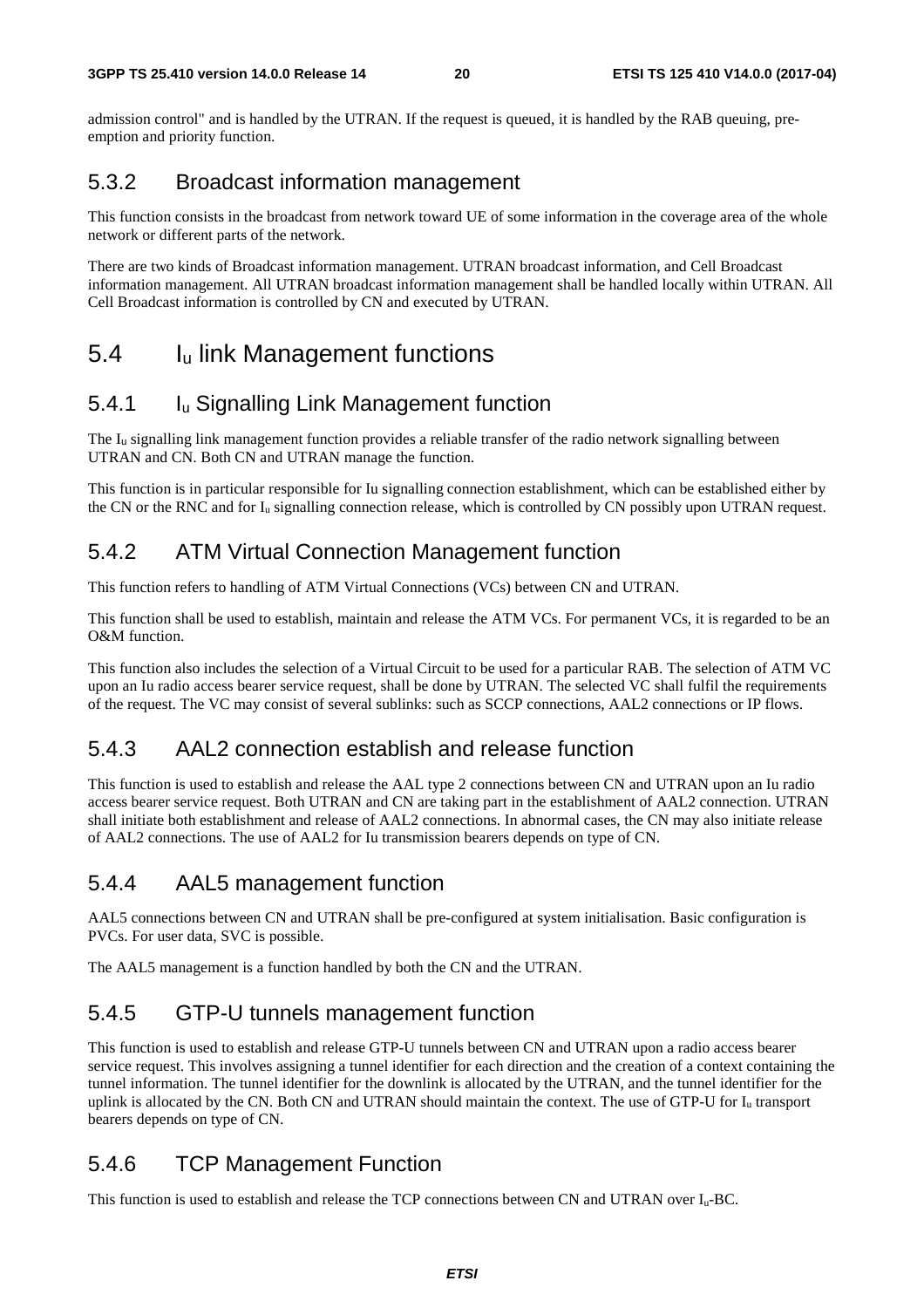The TCP management function exists in both UTRAN and CN.

### 5.4.7 Buffer Management

Congestion control shall be performed over the Iu user plane using buffer management and no flow control.

This function includes buffers to store received packet data units that at reception can not be processed due to e.g. congestion. In UTRAN, there must be a buffer management function handling received packets from the peer CN node.

The used mechanism is not in the scope of the present document and not relevant to be standardised.

Buffer management is a UTRAN function.

### 5.4.8 RTP Session Management Function

This function is used to establish and release RTP sessions between CN and UTRAN upon a radio access bearer service request. This involves assigning a RTP session identifier for each direction and the creation of a context containing the RTP session information. The RTP session identifier for the downlink is allocated by the UTRAN, and the RTP session identifier for the uplink is allocated by the CN. Both CN and UTRAN should maintain the RTP session context. The use of RTP for Iu transport bearers depends on type of CN.

# 5.5 Iu U-plane (RNL) Management Functions

### 5.5.1 Iu U-plane frame protocol mode selection function

The  $I_u$  UP in the Radio Network Layer provides modes of operation that can be activated on RAB basis. For a given RAB, the  $I_{\rm u}$  UP operates either in a Transparent or in Support mode.  $I_{\rm u}$  U-plane frame protocol mode is selected by the CN. A set of appropriate U-plane version(s) is indicated within RANAP. The final U-plane version is selected during the Iu UP initiation procedure among the indicated version(s).

This function is a CN function.

#### 5.5.2 Iu U-plane frame protocol initialisation

 $I_{u}$  U-plane frame protocol is initialised by the UTRAN. In certain cases, as described in TS 23.153 [15], the  $I_{u}$  U-plane frame protocol may be initialised by the CN.

# 5.6 Mobility Management Functions

### 5.6.1 Location information update function

Some functionality within the CN, needs information about the present location of an active UE, i.e. a UE with established signalling connection. The Location information update function is used to transfer this information from the UTRAN to the CN. It is the UTRAN responsibility to send this information initially at the signalling connection establishment for a UE and at any change of the UE location as long as the signalling connection exists. For this function, the location information shall be at Location and Routing Area level.

#### 5.6.2 Handover and Relocation functions

#### 5.6.2.1 Inter RNC hard HO function, Iur not used or not available

This functionality includes procedures for handover from one RNC to another RNC when Iur interface is not used or is not available, i.e. soft handover is not possible. The connection is switched in the CN, so both UTRAN and CN are involved. Both intra and inter CN entity cases are applicable. This functionality includes also the moving of the Serving RNS functionality from one RNC to another RNC.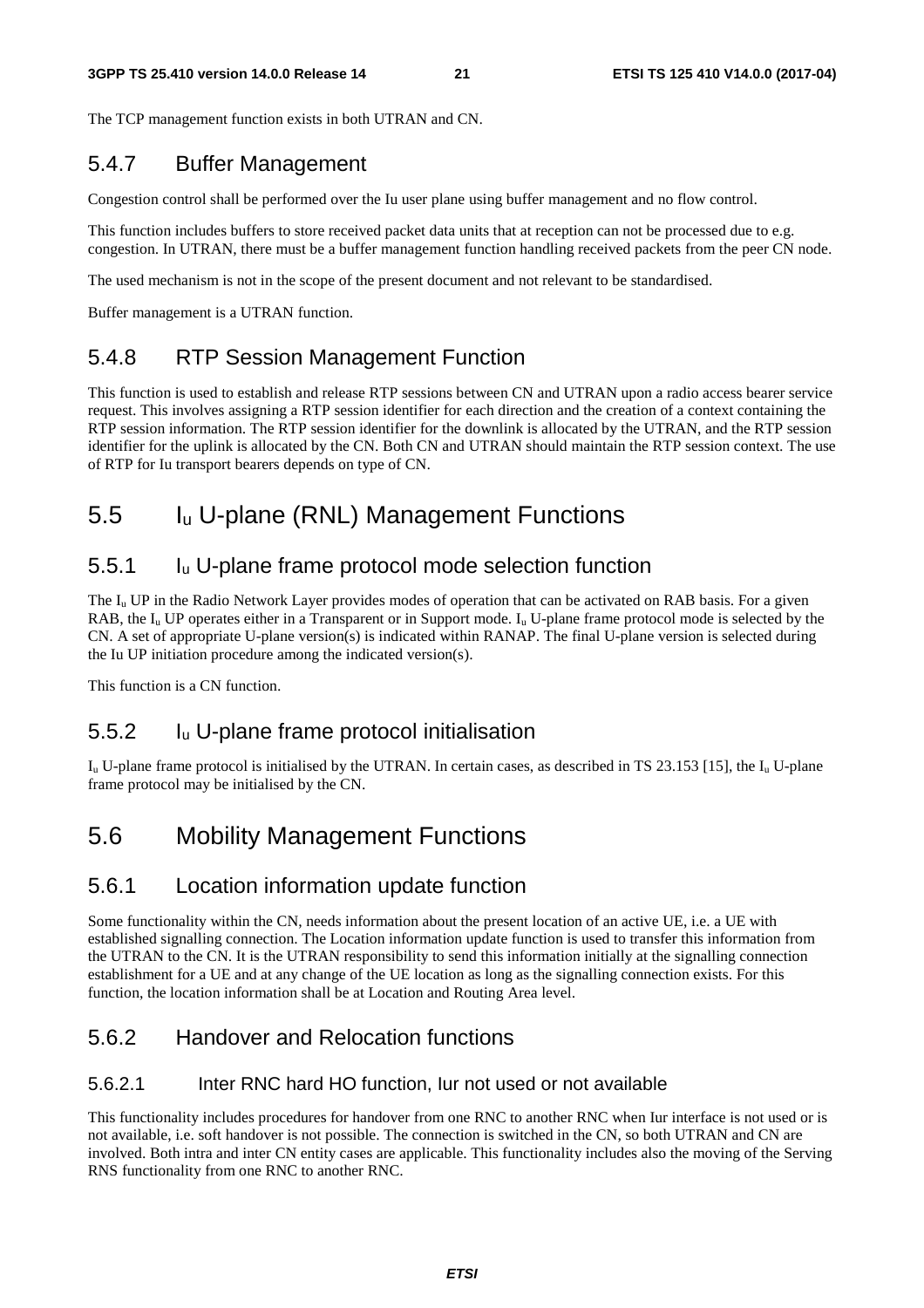#### 5.6.2.2 Serving RNS Relocation function

This functionality allows moving the Serving RNS functionality from one RNC to another RNC, e.g. closer to where the UE has moved during the communication. The Serving RNS Relocation procedure may be applied when active cell management functionality has created a suitable situation for it. Both UTRAN and CN are involved.

#### 5.6.2.3 Inter system Handover (e.g. UMTS-GSM) function

Inter system handover is performed when a mobile hands over between cells belonging to different systems such as GSM and UMTS. For intersystem handover between UMTS and GSM, the GSM procedures are used within the GSM network. Both UTRAN and CN are involved.

NOTE: The GSM BSSMAP procedures are outside the scope of the present document.

### 5.6.2A Inter System Change (e.g. UMTS-GSM) function

Inter system change is performed when a GPRS attached mobile moves from cells belonging to different systems such as GSM and UMTS. For intersystem change between UMTS and GSM, the GPRS procedures are used within the GPRS network. Both UTRAN and CN are involved.

### 5.6.3 Paging Triggering

The Core Network shall, when considered necessary, trigger the Location/Routing/RNC Area paging in the UTRAN system.

### 5.6.4 Shared Networks Access Control

The Shared Networks Access Control function allows the CN to request the UTRAN to apply UE specific access control to the UTRAN and the neighbouring networks on a PLMN or an SNA basis. The Shared Networks Access Control function is further described in TS 25.401 [1].

### 5.6.5 GERAN System Information Retrieval

In order to provide the UE with system information related to NACC towards a GERAN system - to be used as an optimisation - the GERAN System Information Retrieval function allows the source system to request GERAN (via CN) to provide this system information. The request and subsequent transfer of the GERAN System Information is performed transparently with the RIM function. The RIM function is further described in TS 25.401 [1]

# 5.7 Security Functions

#### 5.7.1 Data Confidentiality

#### 5.7.1.1 Radio interface ciphering function

The radio interface shall be ciphered upon request of the Core Network. Both Signalling and user data may be subject to ciphering. The ciphering shall be done within UTRAN.

#### 5.7.1.2 Ciphering key management function

The ciphering key and the permitted algorithm shall be supplied by the CN. UTRAN selects the used algorithm.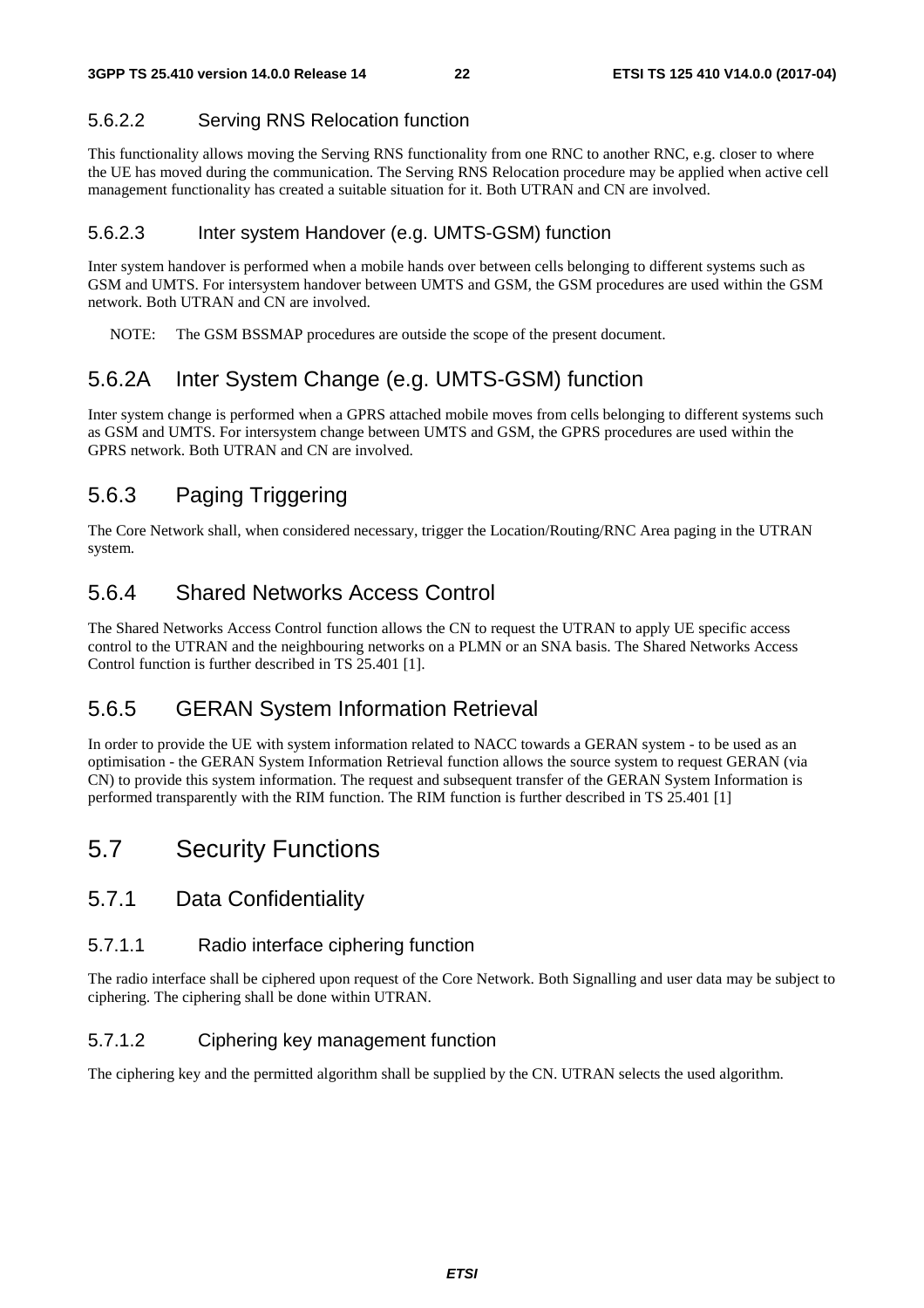### 5.7.2 Data integrity

#### 5.7.2.1 Integrity checking

The purpose of the integrity check is to make sure that the signalling continues between the same elements as by authentication. The integrity check shall be done within the UTRAN.

#### 5.7.2.2 Integrity key management

The integrity key and the permitted algorithm shall be supplied by the CN. UTRAN selects the used algorithm.

# 5.8 Service and Network Access Functions

### 5.8.1 Core Network signalling data transfer function

The NAS CN signalling data such as Call Control (CC), Session Management (SM), Mobility Management (MM), Short Message Services Point to Point and Supplementary Services (SS) shall be transparently conveyed between the CN and the UE. Over the Iu interface, the same Iu interface channel that is used for the UTRAN-CN signalling shall be used.

### 5.8.2 Data Volume Reporting

The data volume reporting function is used to report the volume of unacknowledged data to the CN. The function shall be in the UTRAN and is triggered from the CN.

### 5.8.3 UE Tracing

This feature allows tracing of various events related to the UE and its activities. This is an O&M functionality.

#### 5.8.4 Location reporting function

The positioning function performs the determination of the geographical position and optionally the velocity for an UE. The location reporting function transfers the positioning information between the UTRAN and the CN according to CN commands. This function involves UTRAN and CN.

### 5.8.5 MDT

This feature enables the transfer of MDT measurements collected by the UE, as defined in TS 37.320 [30]. This is an O&M functionality.

# 5.9 Co-ordination Functions

### 5.9.1 Paging Co-ordination function

The two CN domain architecture implies need for a page co-ordination, i.e. handling of page triggered by one CN node when UE has a signalling connection to the other CN node. The paging co-ordination is performed by UTRAN and/or optionally by CN. The Common ID is used for UTRAN paging co-ordination. The CN provides the UTRAN with the Common ID.

The paging co-ordination is a UTRAN function. Optionally the paging co-ordination may be performed in the CN.

### 5.9.2 NAS Node Selection Function

The optional NAS Node Selection Function enables the RNC to initially assign CN resources to serve a UE and subsequently setup a signalling connection to the assigned CN resource.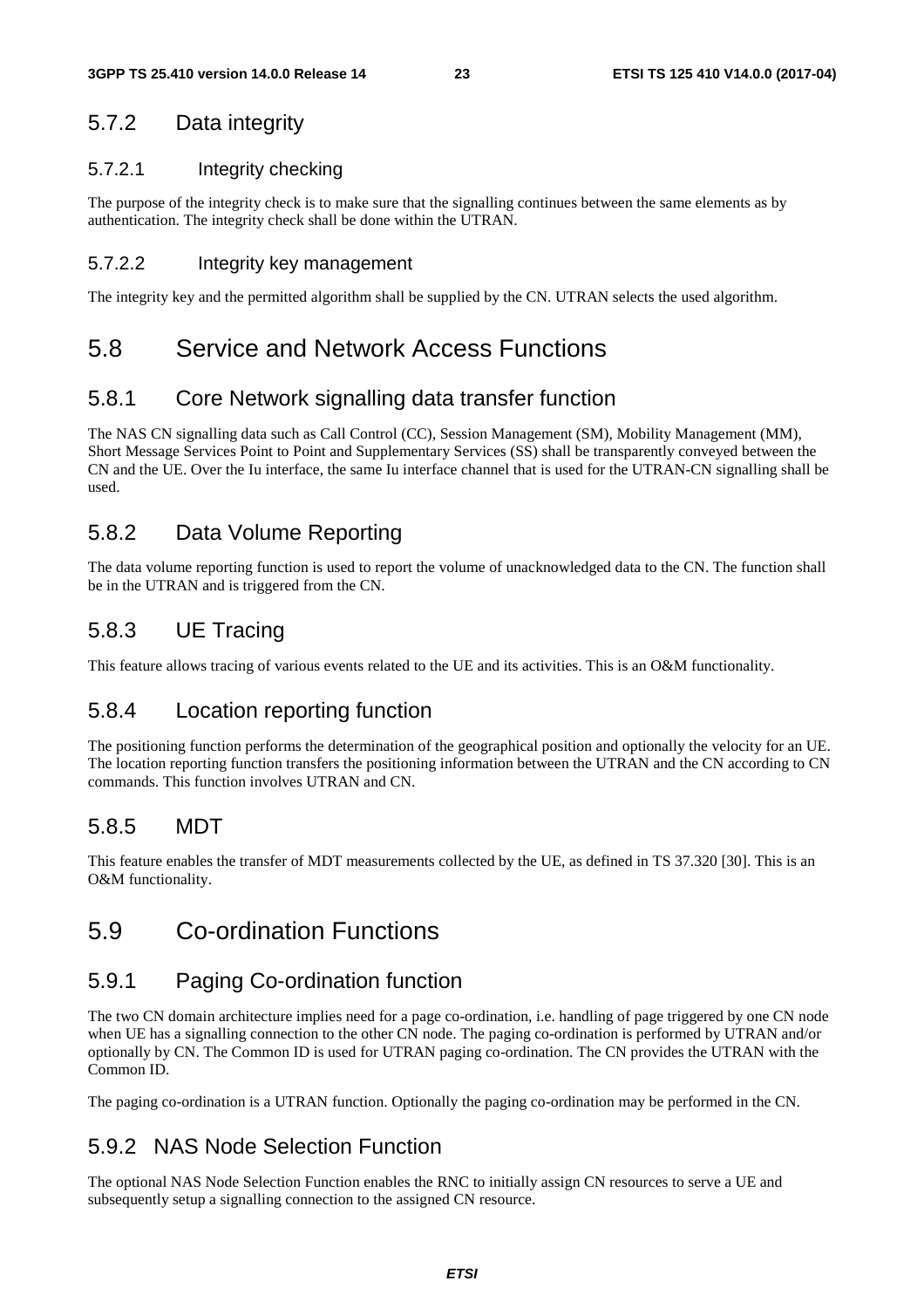The method by which the RNC initially assigns CN resources is implementation dependent.

The NNSF is described in detail in TS 23.236 [25].

#### 5.9.3 Information Transfer Function

The Information Transfer function allows configuration data to be passed from the CN to the RNC upon CN trigger. This function is operated in acknowledged mode. It should be used by the CN to maintain alignment between the data as configured in the CN and the configuration data provided to the UTRAN. This may be used e.g. to coordinate the SNA geographical definition (LA to SNA mapping) between CN and UTRAN in order to apply access control on an SNA basis.

#### 5.9.4 MOCN Rerouting Function

Rerouting is a mechanism used as part of the assignment of CN operator in shared networks with MOCN configuration for network sharing non-supporting UEs when they perform initial attach /registration. In this case RNC may not know towards which CN to route the initial UE request message and the latter may be rerouted to another CN via RNC.

The MOCN Rerouting Function is described in detail in TS 23.251 [26].

#### 5.9.5 SIPTO at Iu-PS Function

If supported, SIPTO at Iu-PS Function provides the capability to offload certain PS RABs from the CN at RAB setup. The SIPTO at Iu-PS is implementation dependent and may be implemented in a separate entity outside of RNS, for further information see TS 23.060 [29].

#### 5.9.6 SIPTO at the Local Network with Standalone GW

SIPTO@LN provides access to a defined IP network (e.g. the Internet) without the user plane traversing the mobile operator's core network by using standalone GW (with S-GW and L-GW collocated) in the local network, as specified in TS 23.060 [29].

### 5.10 MBMS Functions

#### 5.10.1 MBMS RAB Management functions

The MBMS RAB, Radio Access Bearer, is defined to be set-up between the CN and one or several UEs for MBMS. Depending on the MBMS service characteristics, different types of MBMS RABs will be used. It is the CN that controls towards the UTRAN the establishment, update or release of an MBMS RAB. The MBMS RAB is defined for the PS domain only.

### 5.10.2 MBMS UE Linking Function

This function provides the RNC with the list of MBMS services that a given UE, with existing dedicated Iu-PS signalling connection, has "joined" or has "left" TS 23.246 [27].

### 5.10.3 MBMS Registration Control Function

This function allows the RNC to either register or deregister to the PS core network domain for a specific MBMS bearer service so that it is notified whenever a session of this service starts.

It also allows the CN to inform the RNC that a given MBMS bearer service is no longer available.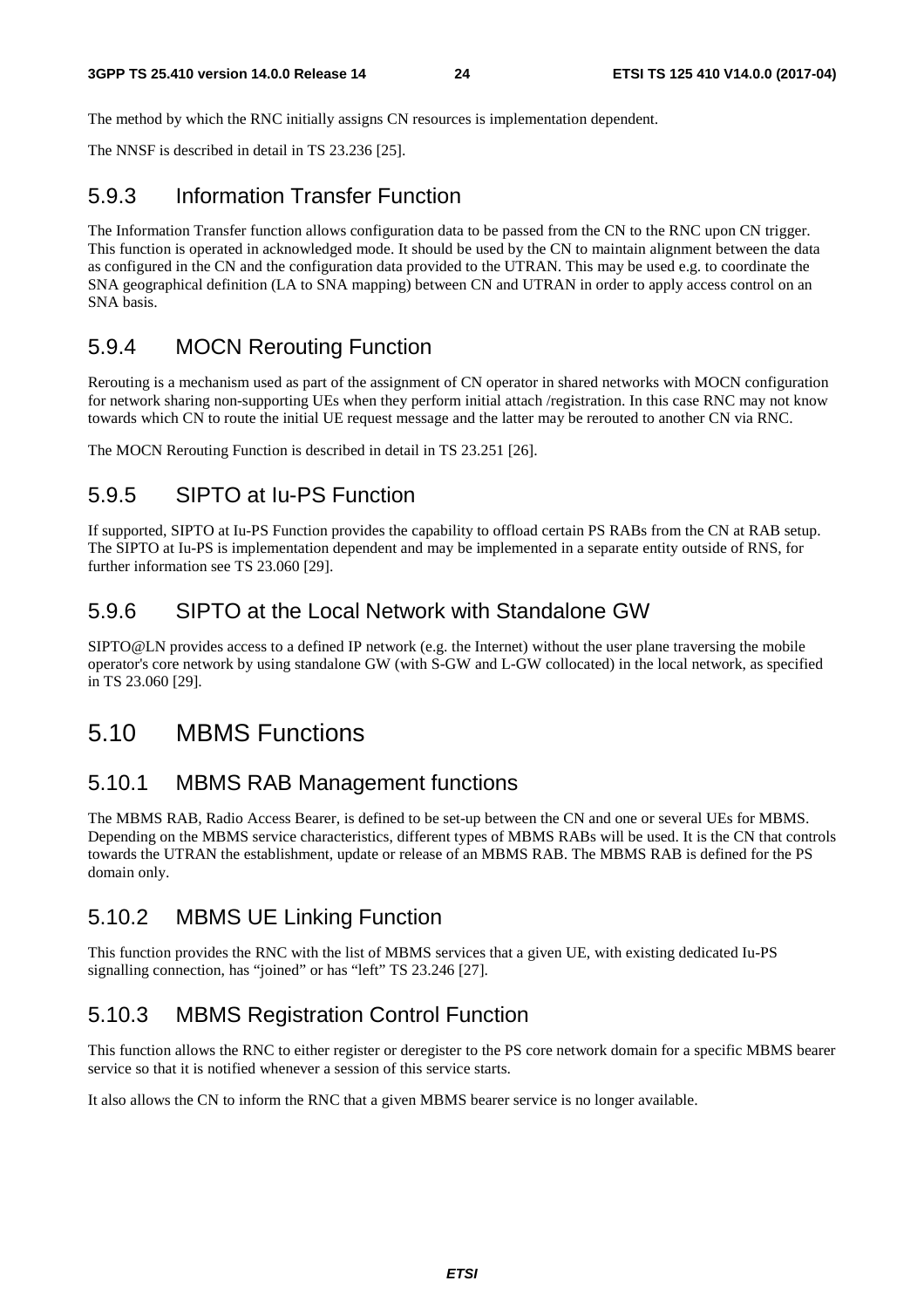### 5.10.4 MBMS Enquiry Function

This function allows the RNC to request to the SGSN the list of MBMS bearer services that a given UE has "joined" TS 23.246 [27] or the IP Multicast Address and APN defined in TS 23.246 [27] which correspond to a given MBMS bearer service.

# 6 I<sub>u</sub> Interface Protocol Structure

### 6.1 General

The Radio Network signalling over Iu consists of the Radio Access Network Application Part (RANAP). The RANAP protocol consists of mechanisms to handle all procedures between the CN and UTRAN. It is also capable of conveying messages transparently between the CN and the UE without interpretation or processing by the UTRAN.

Over the  $I_u$  interface the RANAP protocol is, e.g. used for:

- Facilitate a set of general UTRAN procedures from the Core Network such as paging -notification as defined by the notification SAP in TS 23.110 [3].
- Separate each User Equipment (UE) on the protocol level for mobile specific signalling management as defined by the dedicated SAP in TS 23.110 [3].
- Transfer of transparent non-access signalling as defined in the dedicated SAP in TS 23.110 [3].
- Request of various types of UTRAN Radio Access Bearers through the dedicated SAP in TS 23.110 [3].
- Perform the SRNS Relocation function.
- Perform the various MBMS procedures.
- Perform SIPTO at Iu-PS (optional).

The Radio Access Bearers are provided by the Access Stratum.

Over Iu-BC, a datagram mechanism is used, so there is no clear separation of control and user planes, and the SABP protocol is used for data transfer and signalling.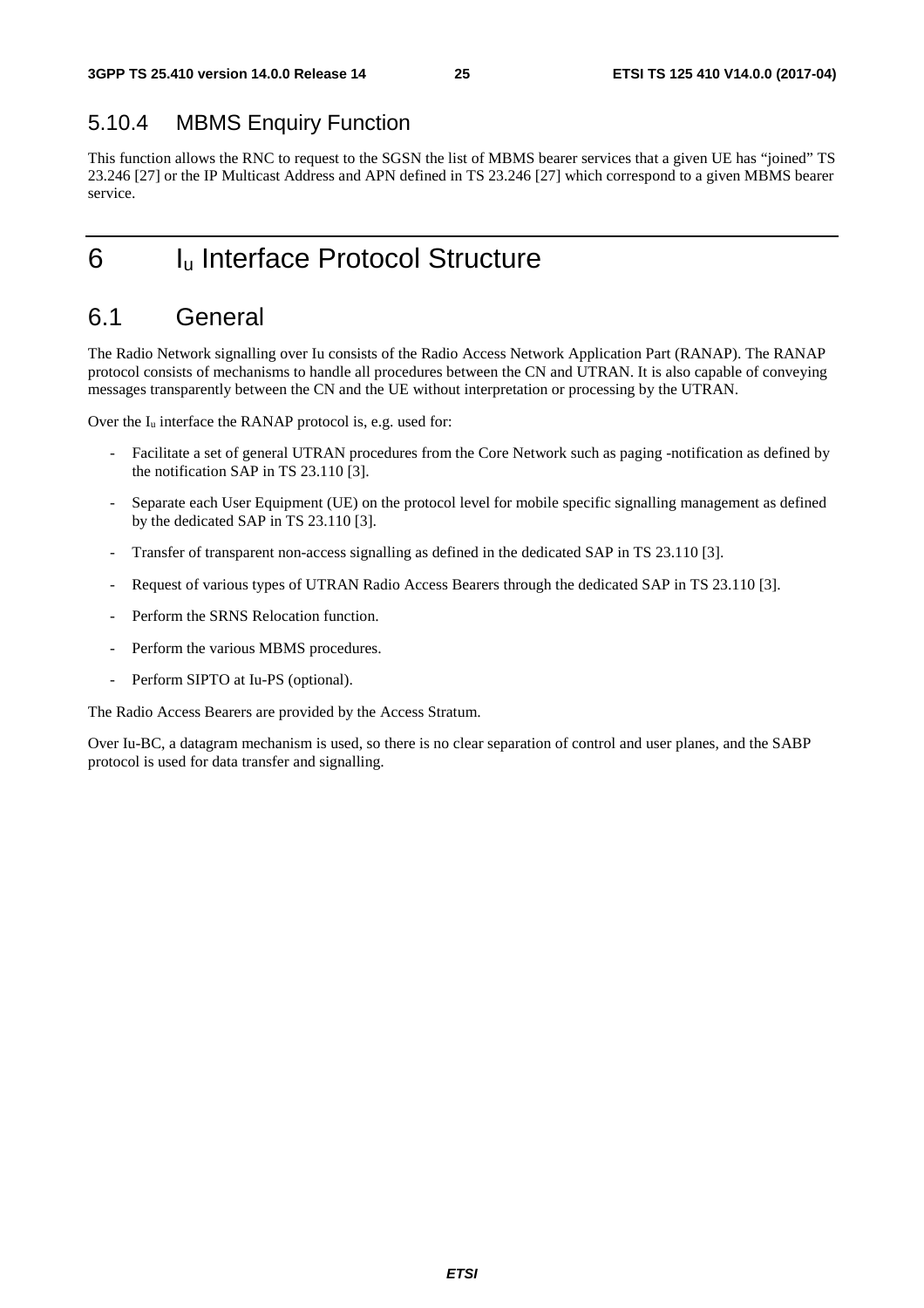# 6.2 Iu-CS

Figure 6.1 shows the protocol structure for  $I_u$ -CS, following the structure described in TS 25.401 [1].

| Radio<br>Network              |                             | <b>Control Plane</b>    |          |                                                              |     |                     | <b>User Plane</b>              |
|-------------------------------|-----------------------------|-------------------------|----------|--------------------------------------------------------------|-----|---------------------|--------------------------------|
| Layer                         | <b>RANAP</b>                |                         |          |                                                              |     |                     | <b>Iu UP Protocol</b><br>Layer |
| Transport<br>Network<br>Layer | Transport   Network         | User   Plane            |          | <b>Transport Network</b><br><b>Control Plane</b><br>Q.2630.2 |     | Transport   Network | $\overline{U}$ ser   Plane     |
|                               | <b>SCCP</b>                 |                         | Q.2150.1 |                                                              |     |                     |                                |
|                               | M3UA                        | MTP3b                   |          | MTP3b                                                        |     |                     |                                |
|                               |                             | SSCF-<br>$\mathbf{NNI}$ |          | SSCF-<br><b>NNI</b>                                          |     |                     | RTP/                           |
|                               | <b>SCTP</b>                 | <b>SSCOP</b>            |          | <b>SSCOP</b>                                                 |     | AAL <sub>2</sub>    | RTCP*)                         |
|                               | $\rm IP$                    | AAL <sub>5</sub>        |          | AAL5                                                         |     |                     | UDP/IP                         |
|                               |                             |                         |          |                                                              |     |                     |                                |
|                               | Data Link<br>$\blacksquare$ | <b>ATM</b>              |          | $ATM$                                                        |     | <b>ATM</b>          | Data Link                      |
|                               |                             |                         |          | Physical Layer                                               | n H |                     |                                |

\*) RTCP is optional.

**Figure 6.1: Iu –Interface Protocol Structure towards CS Domain**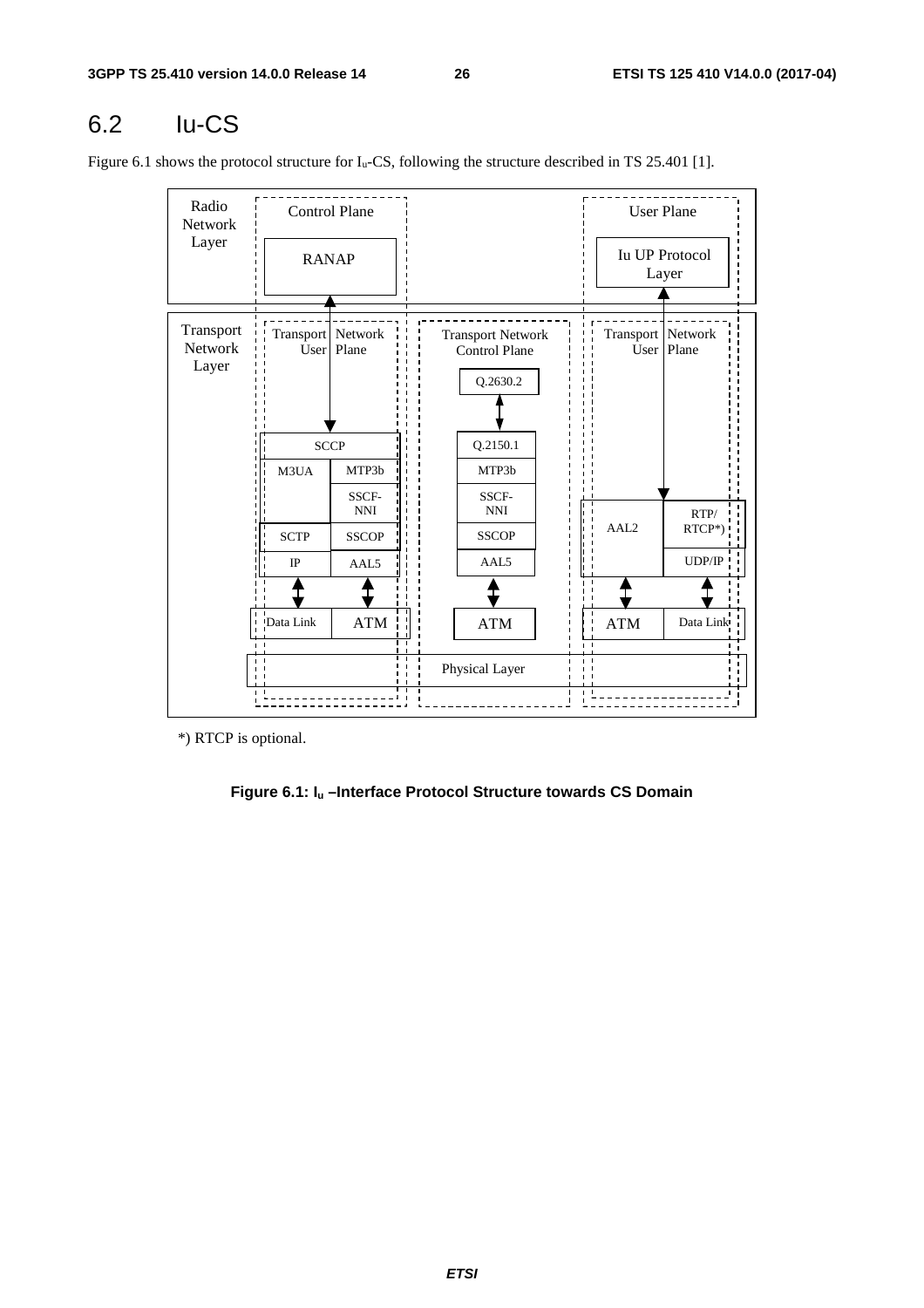### 6.3 Iu-BC

Figure 6.2 shows the protocol structure for the Iu-BC.



**Figure 6.2: Iu Interface Protocol Structure towards Broadcast Domain**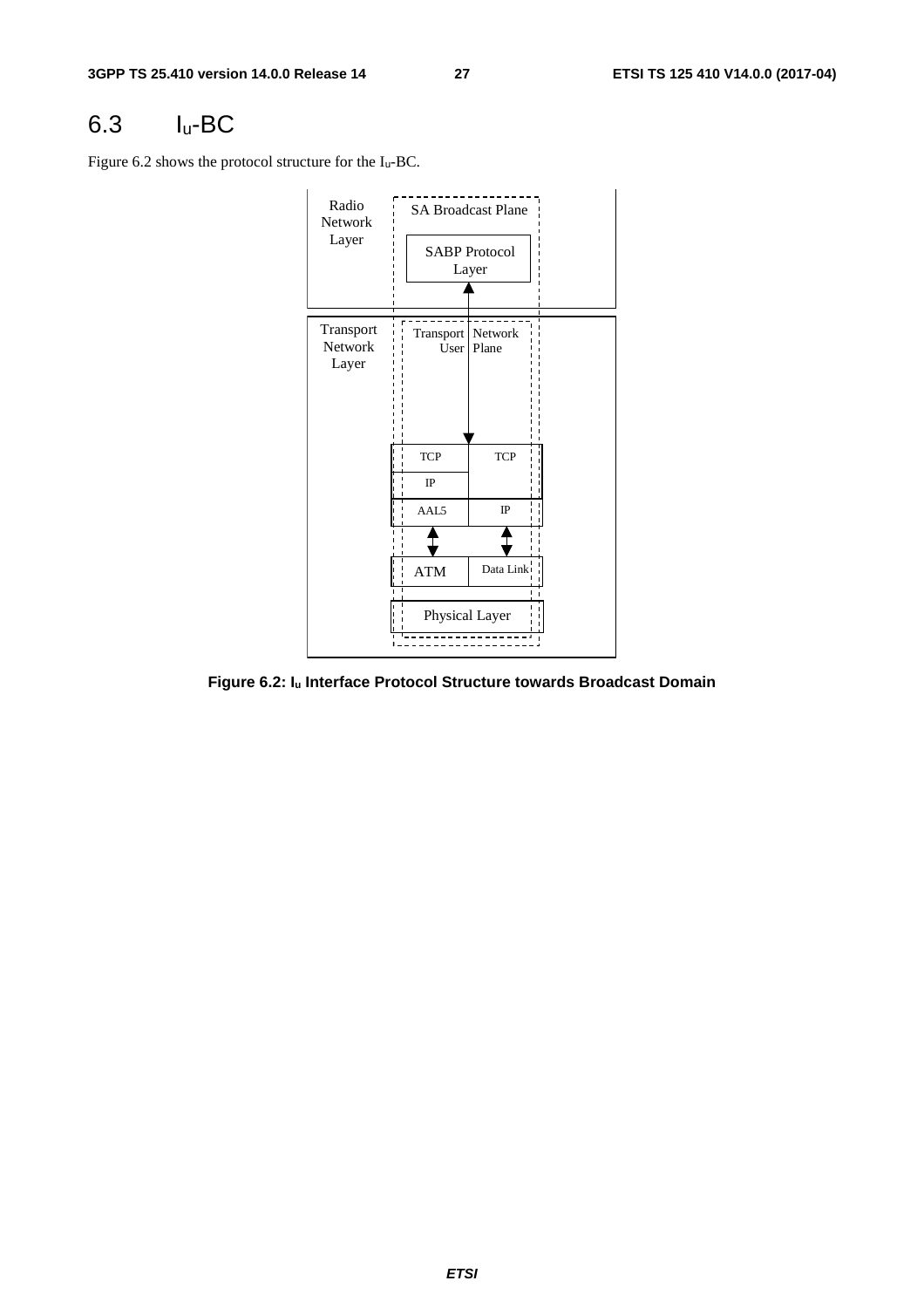# 6.4 Iu-PS

Figure 6.3 shows the protocol structure for Iu-PS, following the structure described in TS 25.401 [1].



**Figure 6.3: Iu Interface Protocol Structure towards PS Domain** 

# 7 Other I<sub>u</sub> Interface Specifications

# 7.1 UTRAN I<sub>u</sub> Interface: Layer 1 (3GPP TS 25.411)

TS 25.411 [4] specifies the range of physical layer technologies that may be used to support the Iu interface.

# 7.2 UTRAN Iu Interface: Signalling Transport (3GPP TS 25.412)

TS 25.412 [5] specifies the signalling bearers for the RANAP and transport network control plane protocols for both Iu-PS and Iu-CS.

# 7.3 UTRAN Iu Interface: RANAP Specification (3GPP TS 25.413)

TS 25.413 [6] specifies the RANAP protocol for radio network control plane signalling over the Iu interface.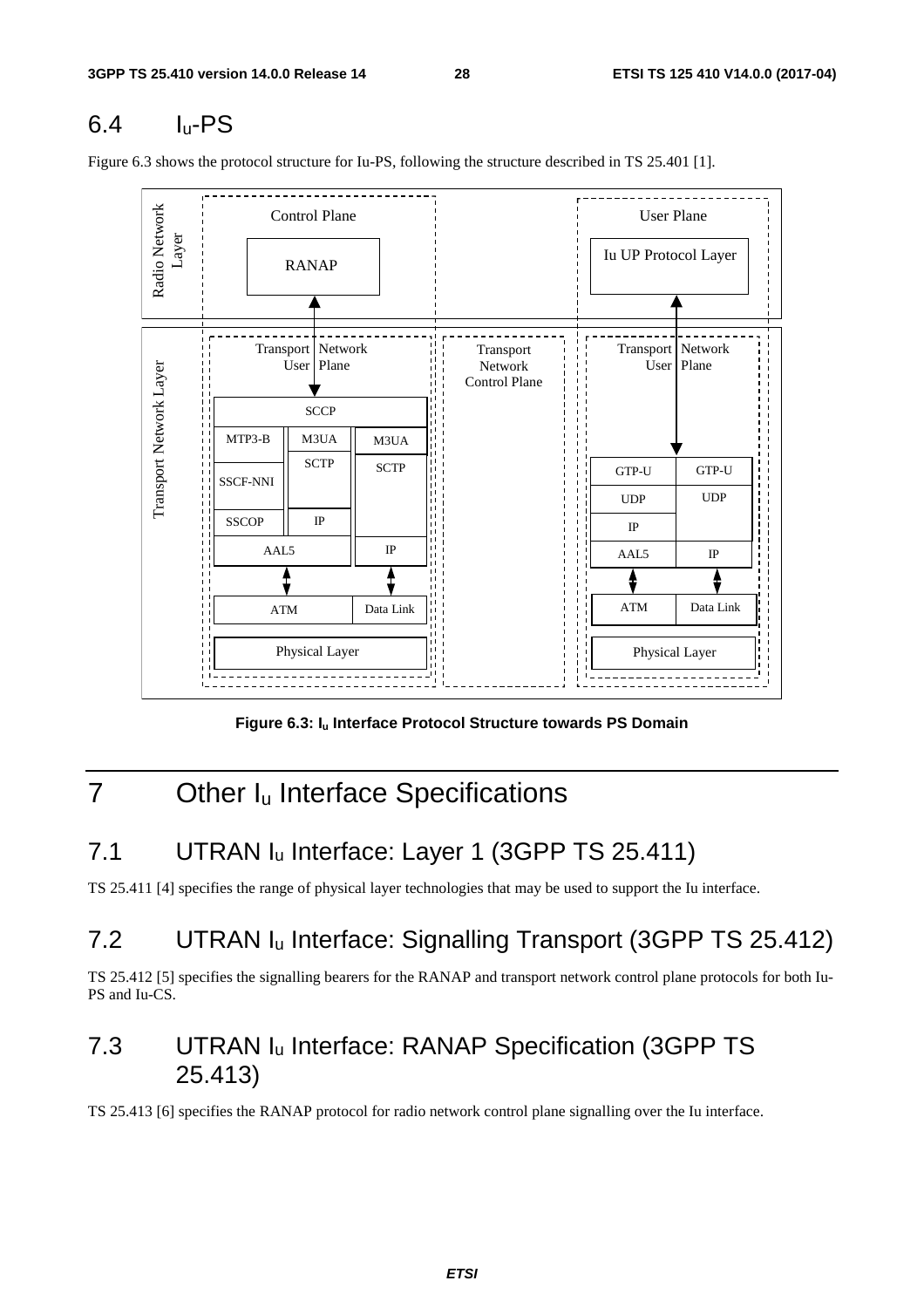# 7.4 UTRAN Iu Interface: Data Transport and Transport Signalling (3GPP TS 25.414)

TS 25.414 [7] specifies the transport bearers for the user plane of the Iu interface. It also specifies the protocol used to control these transport bearers.

# 7.5 UTRAN Iu Interface: CN-UTRAN User Plane Protocol (3GPP TS 25.415)

TS 25.415 [8] specifies the user plane frame handling protocol for the Iu interface.

# 7.6 UTRAN Iu Interface: Service Area Broadcast Protocol SABP (3GPP TS 25.419)

TS 25.419 [14] specifies the communication requirements over the Iu interface towards the BC domain.

# 7.7 Summary

The present document, 3GPP TS 25.410, specifies the general aspects and principles of the  $I_u$  interface as a whole.

The relationship between the other technical specifications that define the UTRAN Iu interface is shown in figure 7.1.



#### **Figure 7.1: Summary of Iu Interface Specification Structure**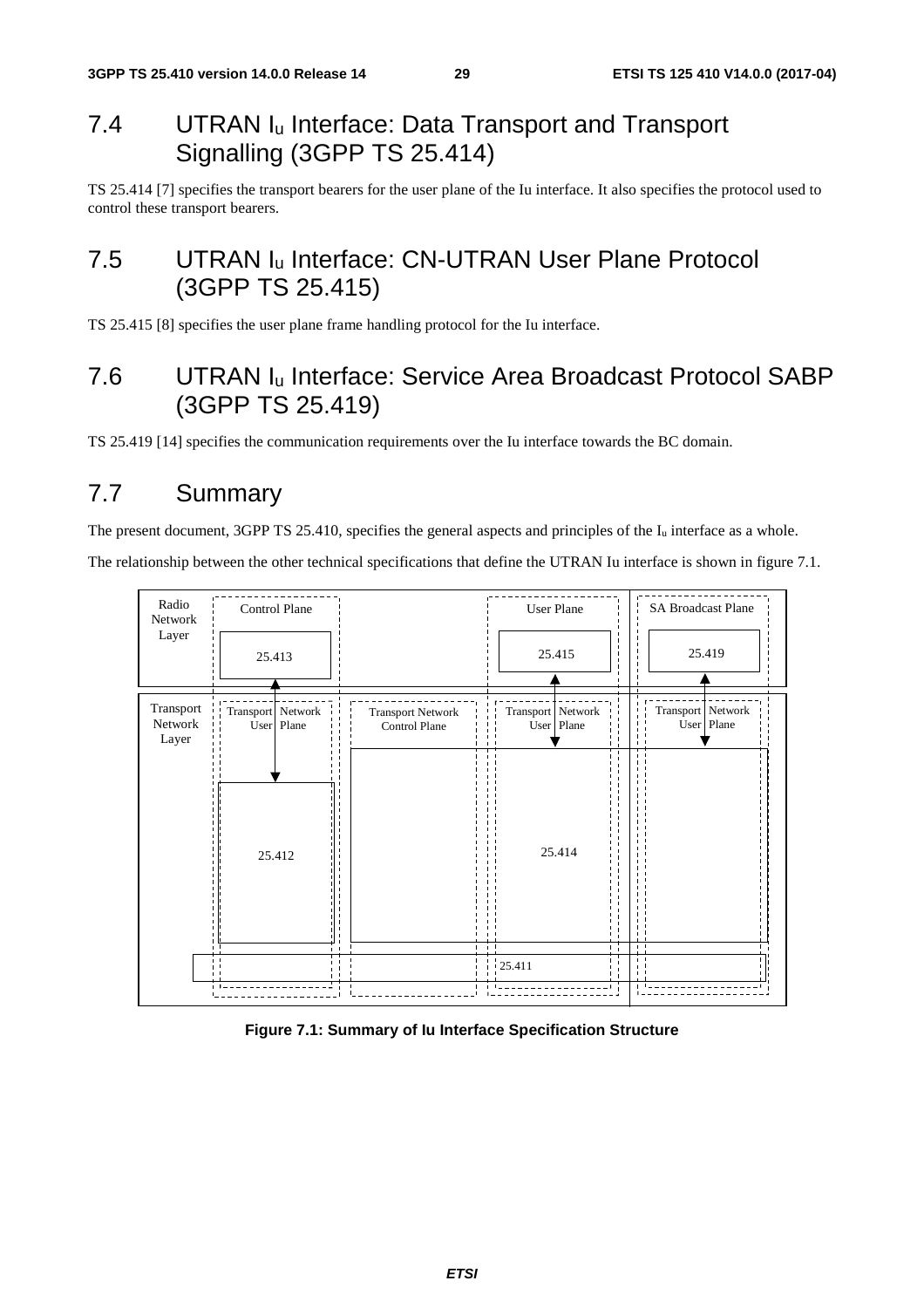# Annex A (informative): Change History

| Date /<br><b>TSG</b> | TSG Doc   | <b>CR</b> | Rev | Subject/Comment                                                                      | <b>New</b> |
|----------------------|-----------|-----------|-----|--------------------------------------------------------------------------------------|------------|
| 12/2008              |           |           |     | Creation of Rel-8 version based on y7.0.0                                            | 8.0.0      |
| $RP-43$              | RP-090078 | 0068      |     | RANAP: Enhanced Relocation Complete Request in SCCP:                                 | 8.1.0      |
|                      |           |           |     | <b>Connection Request</b>                                                            |            |
| 12/2009              |           |           |     | Created version 9.0.0 based on v. 8.1.0                                              | 9.0.0      |
| 12/2010              |           |           |     | Created version 10.0.0 based on y. 9.0.0                                             | 10.0.0     |
| RP-50                | RP-101389 | 0070      |     | Introduction of the SIPTO at Iu-PS Function                                          | 10.0.0     |
| <b>SP-49</b>         | SP-100629 |           |     | Clarification on the use of References (TS 21.801 CR#0030)                           | 10.1.0     |
| <b>RP-51</b>         | RP-110230 | 0074      |     | Support for MDT                                                                      | 10.1.0     |
| <b>RP-52</b>         | RP-110684 | 0075      |     | Correction of references                                                             | 10.2.0     |
| 09/2012              |           |           |     | Update to Rel-11 version (MCC)                                                       | 11.0.0     |
| $RP-62$              | RP-131909 | 0076      | 6   | Introduction of Standalone GW for SIPTO@LN                                           | 12.0.0     |
| <b>RP-70</b>         | RP-152088 | 0077      |     | Introduction of improvements to CS/PS coordination in UTRAN<br><b>Shared Network</b> | 13.0.0     |

| <b>Change history</b> |                |             |            |                |   |                                            |            |  |  |
|-----------------------|----------------|-------------|------------|----------------|---|--------------------------------------------|------------|--|--|
| <b>Date</b>           | <b>Meeting</b> | <b>TDoc</b> | <b>ICR</b> | <b>Rev Cat</b> |   | Subject/Comment                            | <b>New</b> |  |  |
|                       |                |             |            |                |   |                                            | version    |  |  |
| 2017-03               | <b>RAN#75</b>  | RP-170545   | 007<br>19  |                | B | Introduction of QMC for streaming services | 14.0.0     |  |  |